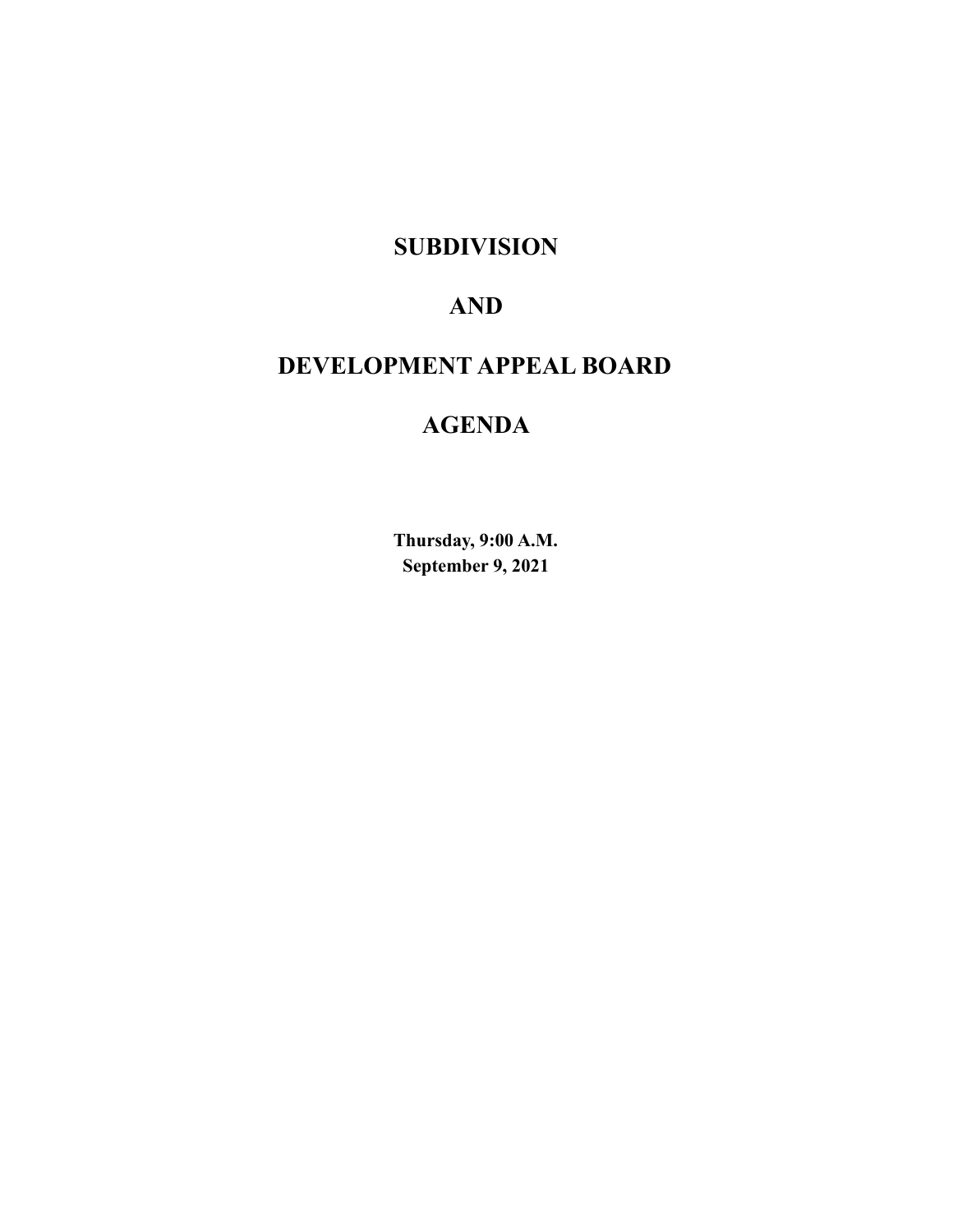|           | <b>TO BE RAISED</b><br>9:00 A.M. | SDAB-D-21-107 |                                                                                                                                                                                         |
|-----------|----------------------------------|---------------|-----------------------------------------------------------------------------------------------------------------------------------------------------------------------------------------|
|           |                                  |               | install<br>Minor<br>Digital On-premises<br>To<br>a<br>Freestanding Sign (1.8 metres by 5.4 metres)<br>facing North /South   CITY FORD SALES)                                            |
|           |                                  |               | 14750 - Mark Messier Trail NW<br>Project No.: 377004560-003                                                                                                                             |
| $\rm{II}$ | 10:30 A.M.                       | SDAB-D-21-143 |                                                                                                                                                                                         |
|           |                                  |               | To construct four Dwellings of Multi-unit Housing<br>(Row Housing) with Unenclosed Front Porches<br>and to demolish a Single Detached House and<br>Accessory building (detached Garage) |
|           |                                  |               | 8714 - 83 Avenue NW<br>Project No.: 382046076-002                                                                                                                                       |
| III       | 1:30 P.M.                        | SDAB-D-21-144 |                                                                                                                                                                                         |
|           |                                  |               | To construct exterior alterations to a Single<br>Detached House (Front Yard and Side Yard<br>parking pad, 2.7 metres by 21.0 metres), existing<br>without permits                       |
|           |                                  |               | 10208 - 158 Street NW<br>Project No.: 394434539-002                                                                                                                                     |
|           | <b>NOTE:</b>                     |               | Unless otherwise stated, all references to "Section numbers" in this Agenda<br>refer to the authority under the Edmonton Zoning Bylaw 12800.                                            |

# **SUBDIVISION AND DEVELOPMENT APPEAL BOARD**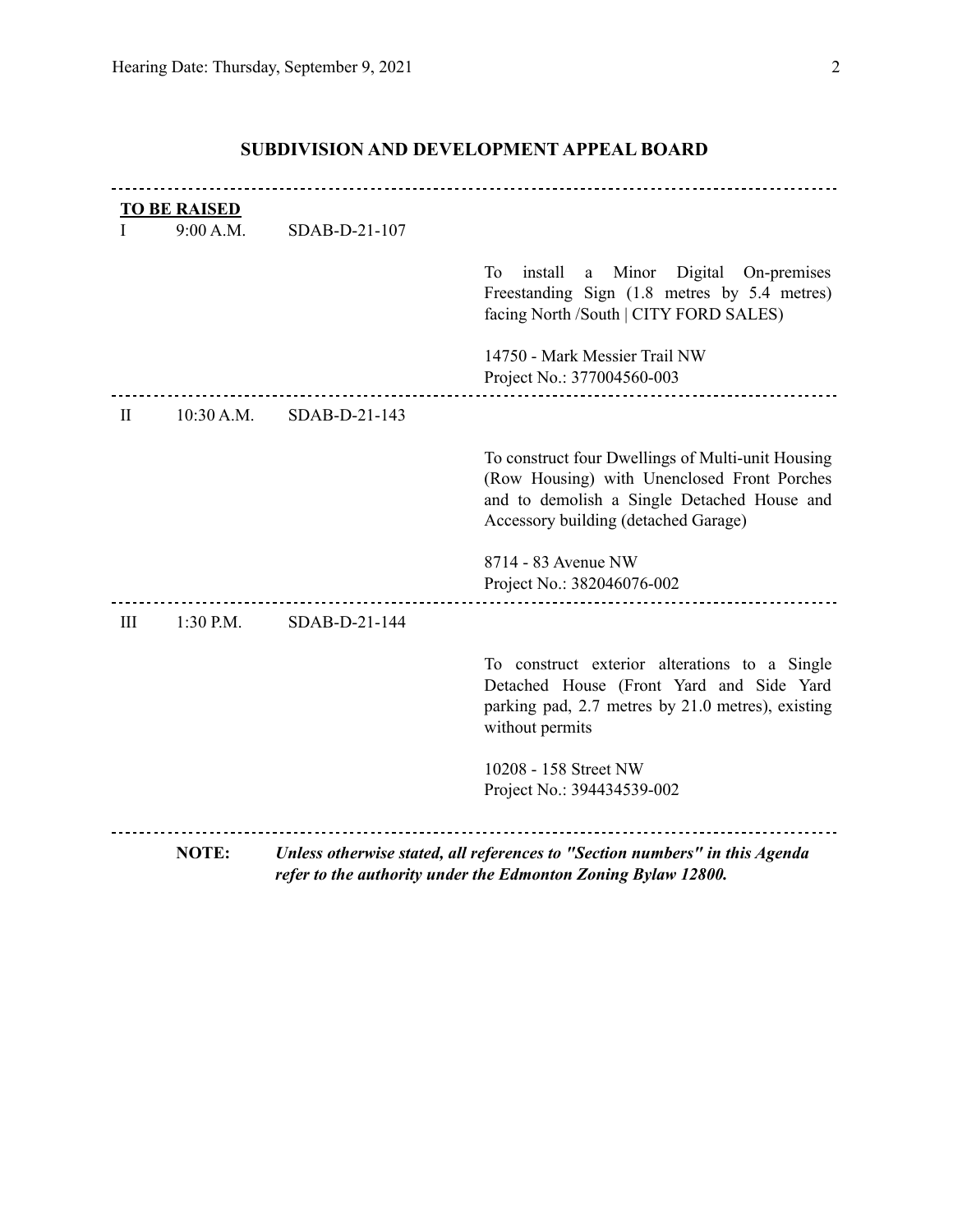# **TO BE RAISED**

| <b>APPELLANT:</b>                                |                                                                                                                                        |
|--------------------------------------------------|----------------------------------------------------------------------------------------------------------------------------------------|
| <b>APPLICATION NO.:</b>                          | 377004560-003                                                                                                                          |
| <b>APPLICATION TO:</b>                           | Install a Minor Digital On-premises Freestanding Sign<br>$((1.8 \text{ m x } 5.4 \text{ m})$ Facing North /South   CITY FORD<br>SALES) |
| <b>DECISION OF THE</b><br>DEVELOPMENT AUTHORITY: | Refused                                                                                                                                |
| <b>DECISION DATE:</b>                            | June 3, 2021                                                                                                                           |
| <b>DATE OF APPEAL:</b>                           | June 16, 2021                                                                                                                          |
| MUNICIPAL DESCRIPTION<br>OF SUBJECT PROPERTY:    | 14750 - Mark Messier Trail NW                                                                                                          |
| <b>LEGAL DESCRIPTION:</b>                        | Plan 8721894 Blk B Lot 3D                                                                                                              |
| ZONE:                                            | (IB) Industrial Business Zone                                                                                                          |
| <b>OVERLAY:</b>                                  | Major Commercial Corridors Overlay                                                                                                     |
| <b>STATUTORY PLAN:</b>                           | Mistatim Area Structure Plan                                                                                                           |
|                                                  |                                                                                                                                        |

AN APPEAL FROM THE DECISION OF THE DEVELOPMENT OFFICER

## *Grounds for Appeal*

The Appellant provided the following reasons for appealing the decision of the Development Authority:

> Sign is .6M in public space, sign has existed since 1993, and moving it at this time will create hardship for property owner.

> Base of the sign is on private property, it is the upper portion, 6.5M off the ground, that encroaches.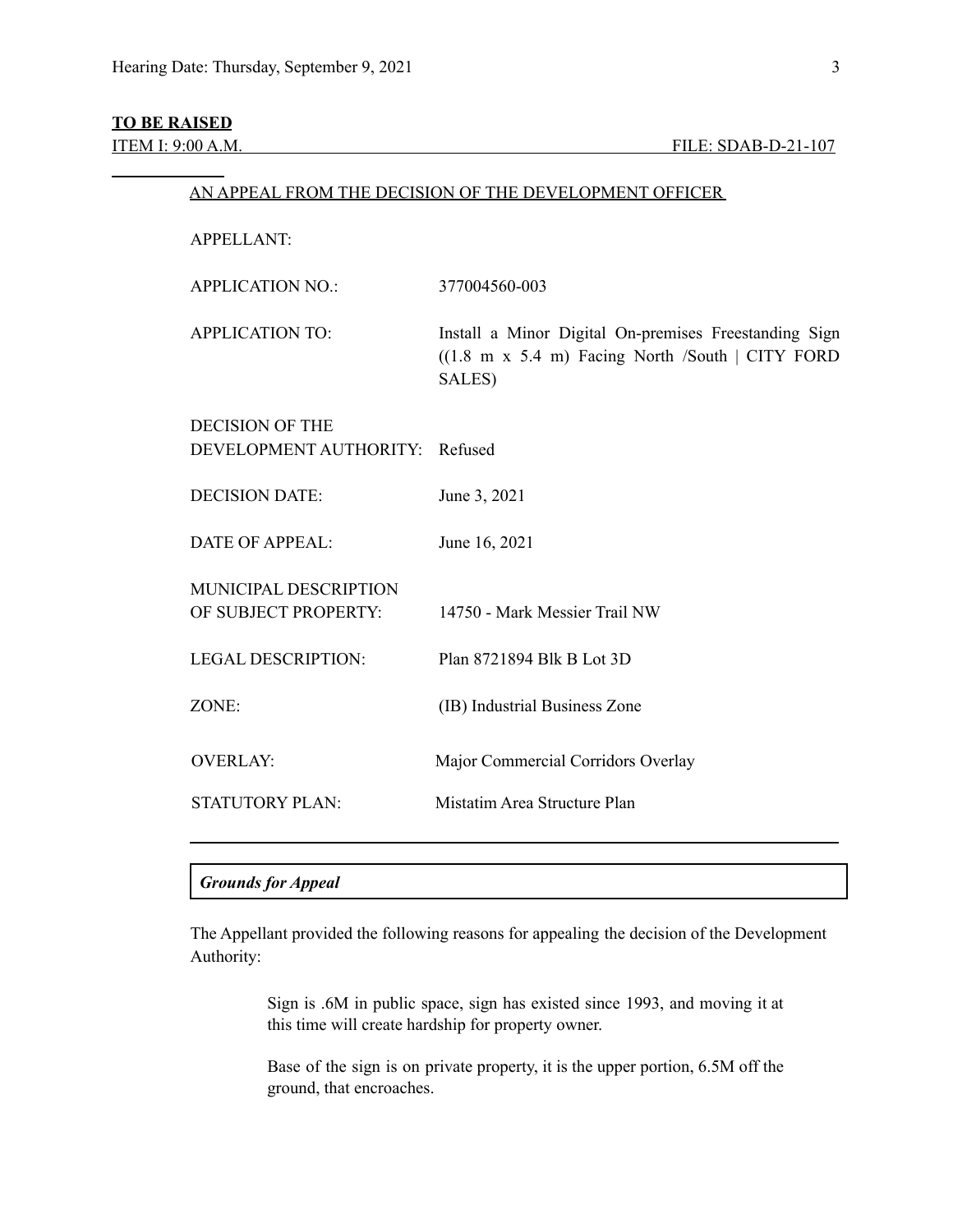Sign fully exists within the grass area of the city/property.

*General Matters*

**The Subdivision and Development Appeal Board (the "Board") made and passed the following motion on July 15, 2021:**

**"That the appeal hearing be rescheduled to September 8 or 9, 2021, at the request of the Appellant's agent."**

#### **Appeal Information:**

The *Municipal Government Act*, RSA 2000, c M-26 states the following:

#### **Grounds for Appeal**

**685(1)** If a development authority

- (a) fails or refuses to issue a development permit to a person,
- (b) issues a development permit subject to conditions, or
- (c) issues an order under section 645,

the person applying for the permit or affected by the order under section 645 may appeal to the subdivision and development appeal board.

...

**(2)** In addition to an applicant under subsection (1), any person affected by an order, decision or development permit made or issued by a development authority may appeal the decision in accordance with subsection  $(2.1)$ .

#### **Appeals**

**686(1)** A development appeal to a subdivision and development appeal board is commenced by filing a notice of the appeal, containing reasons, with the board,

- (a) in the case of an appeal made by a person referred to in section 685(1)
	- (i) with respect to an application for a development permit,
		- (A) within 21 days after the date on which the written decision is given under section 642, or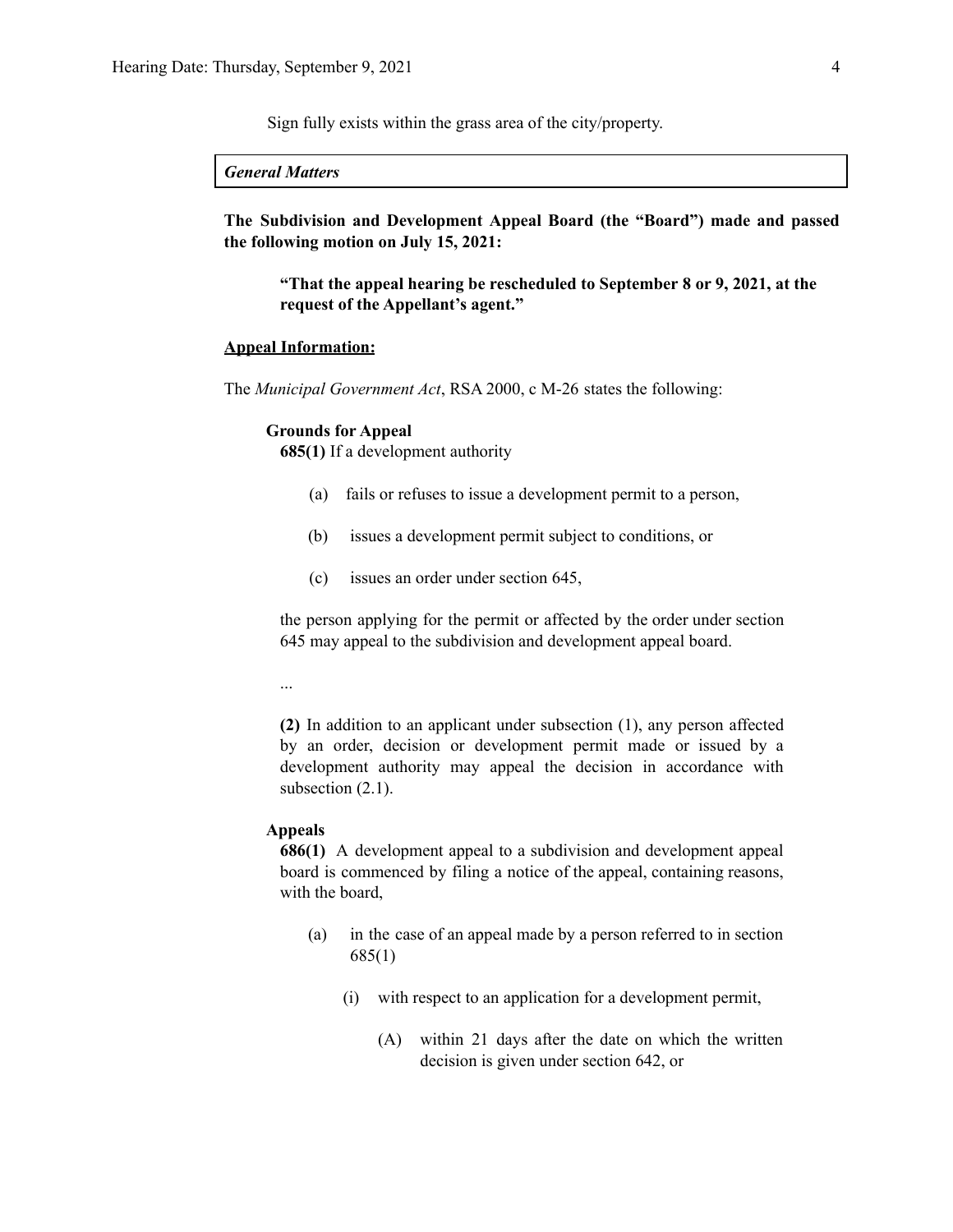- (B) if no decision is made with respect to the application within the 40-day period, or within any extension of that period under section 684, within 21 days after the date the period or extension expires,
- or
- (ii) with respect to an order under section 645, within 21 days after the date on which the order is made, or
- (b) in the case of an appeal made by a person referred to in section 685(2), within 21 days after the date on which the notice of the issuance of the permit was given in accordance with the land use bylaw.

#### **Hearing and Decision**

**687(3)** In determining an appeal, the board hearing the appeal referred to in subsection (1)

…

- (a.1) must comply with the land use policies;
- (a.2) subject to section 638, must comply with any applicable statutory plans;
- (a.3) subject to clause (a.4) and (d), must comply with any land use bylaw in effect;
- (a.4) must comply with the applicable requirements of the regulations under the *Gaming, Liquor and Cannabis Act* respecting the location of premises described in a cannabis licence and distances between those premises and other premises;
	- …
	- (c) may confirm, revoke or vary the order, decision or development permit or any condition attached to any of them or make or substitute an order, decision or permit of its own;
	- (d) may make an order or decision or issue or confirm the issue of a development permit even though the proposed development does not comply with the land use bylaw if, in its opinion,
		- (i) the proposed development would not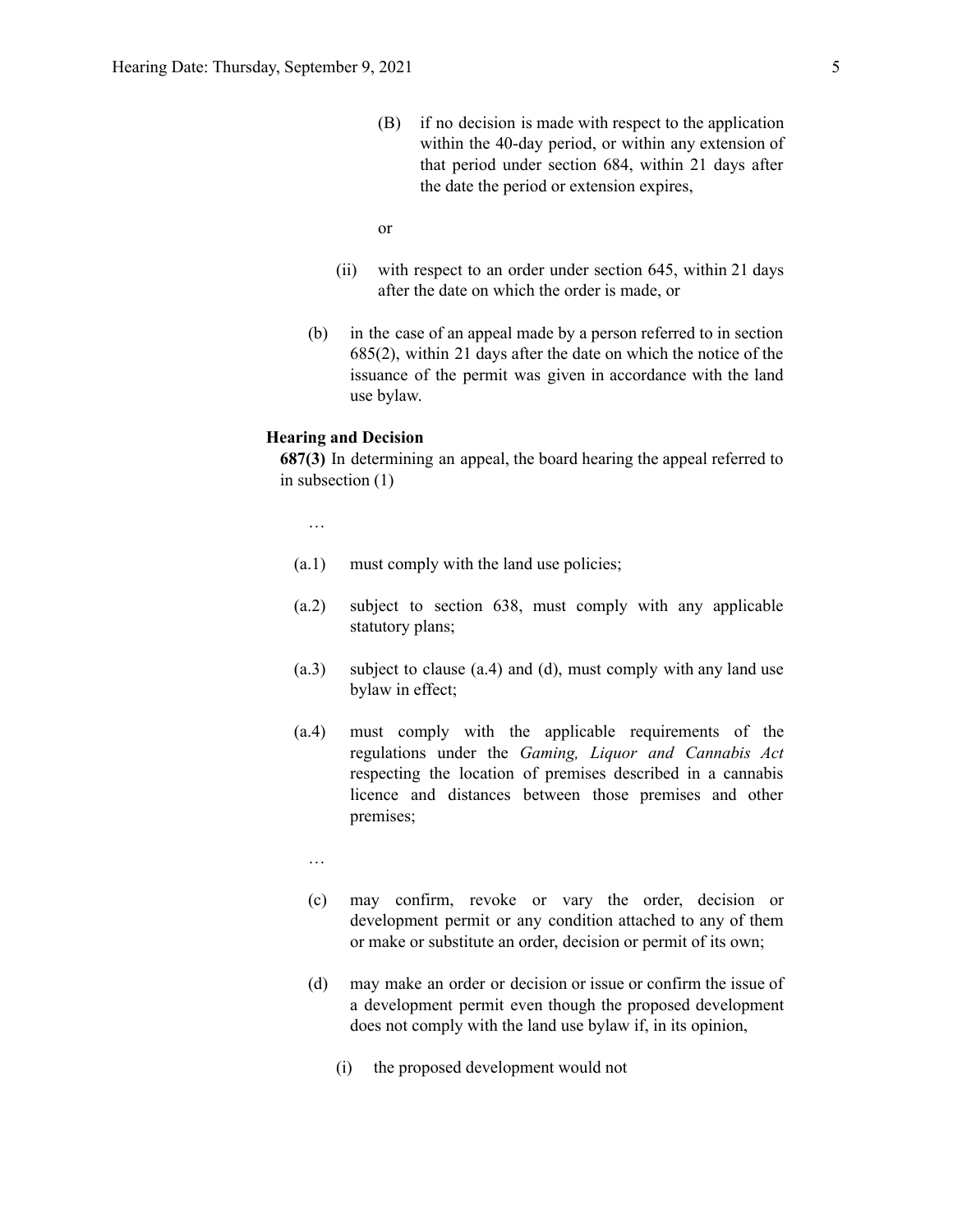- (A) unduly interfere with the amenities of the neighbourhood, or
- (B) materially interfere with or affect the use, enjoyment or value of neighbouring parcels of land,

and

(ii) the proposed development conforms with the use prescribed for that land or building in the land use bylaw.

#### **General Provisions from the** *Edmonton Zoning Bylaw:*

Under section 400.3(43), a **Minor Digital On-premises Sign** is a **Discretionary Use** in the **(IB) Industrial Business Zone.**

Under section 7.9(8), **Minor Digital On-premises Signs** means:

a Freestanding or Fascia Sign that contains Digital Copy, is a Permanent Sign, displays On-premises Advertising, and does not include moving effects, message transition effects, video images, or animation.

Under section 6.2, **Digital Copy** means:

the portion of a Sign that contains Copy that is remotely changed on or off Site and incorporates a technology or method allowing the Sign to change Copy without having to manually or mechanically replace the Sign face or its components.

Under section 6.2, a **Freestanding Sign** means:

means a Sign supported independently of a building.

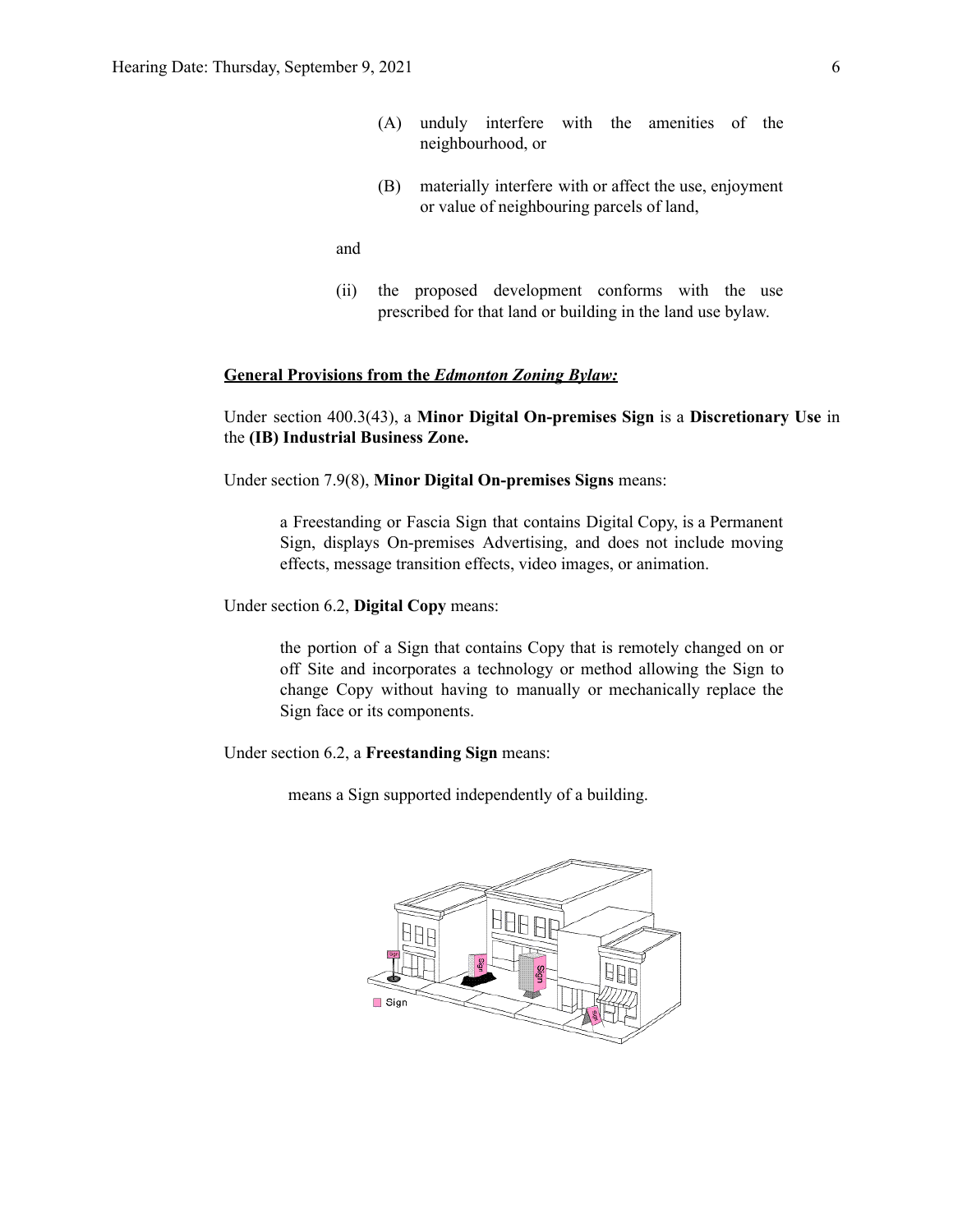Section 400.1 states that the **General Purpose** of the **(IB) Industrial Business Zone** is:

to provide for industrial businesses that carry out their operations such that no nuisance is created or apparent outside an enclosed building and such that the Zone is compatible with any adjacent non-industrial Zone, and to accommodate limited, compatible non-industrial businesses. This Zone should normally be located on the periphery of industrial areas and adjacent to arterial or major collector roadways.

Section 813.1 states that the **General Purpose** of the **Major Commercial Corridors Overlay** is "to ensure that development along Major Commercial Corridors is visually attractive and that due consideration is given to pedestrian and traffic safety." Section 400.4(6) states "Signs shall comply with the regulations found in Schedule 59F."

#### *Sign Regulations - General Provisions*

Schedule 59.2(12) states:

All Freestanding Signs, Temporary Signs, Major Digital Signs, Minor Digital On-premises Signs, Minor Digital Off-premises Signs, and Minor Digital On-premises Off-premises Signs shall be located so that all portions of the Sign and its support structure are completely located within the property and no part of the Sign may project beyond the property lines unless otherwise specified in a Sign Schedule.

#### **Development Officer's Determination**

**1. All Minor Digital On-premises Signs shall be located so that all portions of the Sign and its support structure are completely located within the property and no part of the Sign may project beyond the property lines unless otherwise specified in a Sign Schedule.**

**Proposed: Sign encroaches 0.65 m onto the Mark Messier Trail road rights-of-way**

**City Operations has reviewed the documents and objects to the Encroachment Agreement.**

[unedited]

#### *Height*

Schedule 59F.3(5)(a) states "that maximum Height shall be  $8.0 \text{ m}$ "

Under section 6.1, **Height Signs** means "the vertical distance measured from the finished ground surface directly under the Sign to the highest point of the Sign."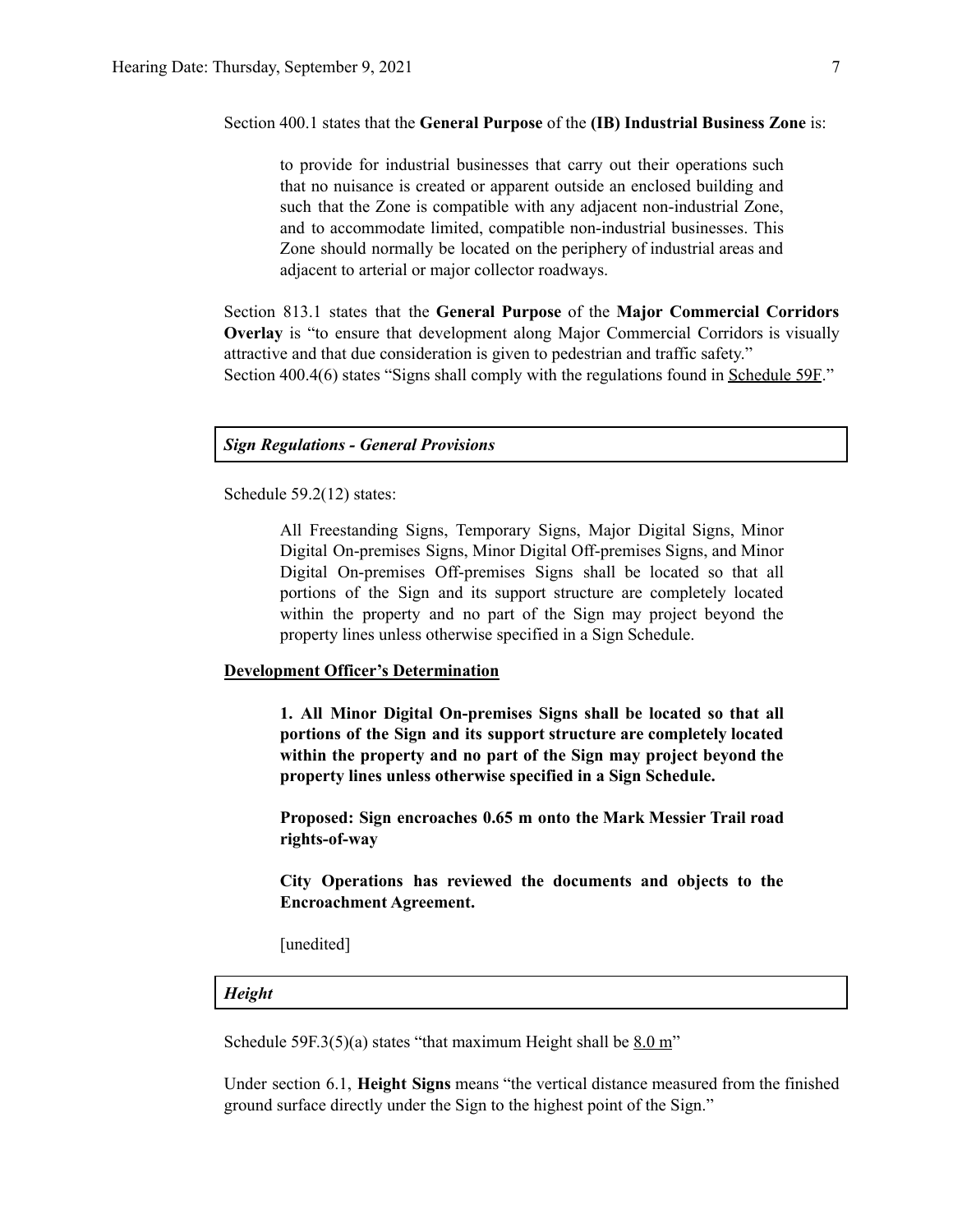#### **Development Officer's Determination**

**2. the maximum Height of a Minor Digital On-premises Sign shall be 8.0 m; Proposed Height : 10.0 m Exceeds by: 2.0 m**

[unedited]

#### *Separation Distance*

Schedule 59F.3(5)(d) states:

proposed Sign locations shall be separated from Signs with Digital Copy greater than  $8.0 \text{ m}^2$  or Off-premises Signs as follows:

| Proposed Sign Area                                     | Minimum separation distance from<br>Signs with Digital Copy greater than<br>$8.0 \text{ m}^2$ or Off-premises Signs |
|--------------------------------------------------------|---------------------------------------------------------------------------------------------------------------------|
| Greater than $8.0 \text{ m}^2$ to less<br>than 20 $m2$ | $1100 \text{ m}$                                                                                                    |
| 20 m <sup>2</sup> to 40 m <sup>2</sup>                 | $200 \text{ m}$                                                                                                     |
| Greater than $40 \text{ m}^2$                          | 300 m                                                                                                               |

The separation shall be applied from the location of the larger Off-premises Sign or Sign with Digital Copy.

#### **Development Officer's Determination**

**3. Proposed Sign locations shall be separated from Signs containing Digital Copy greater than 8.0m2 or Off-premises Signs, greater than 20m2 by 200m, and Greater than 40 m2 by 300m. The separation shall be applied from the larger Off-premises Sign or Digital Sign location.**

**Area of Existing ICEWORKS Sign (DP 221048720-001): 32 m2 Location: 14626 - MARK MESSIER TRAIL NW Required Separation Distance: 200 m Proposed Separation Distance: 183 m Deficient by: 17 m**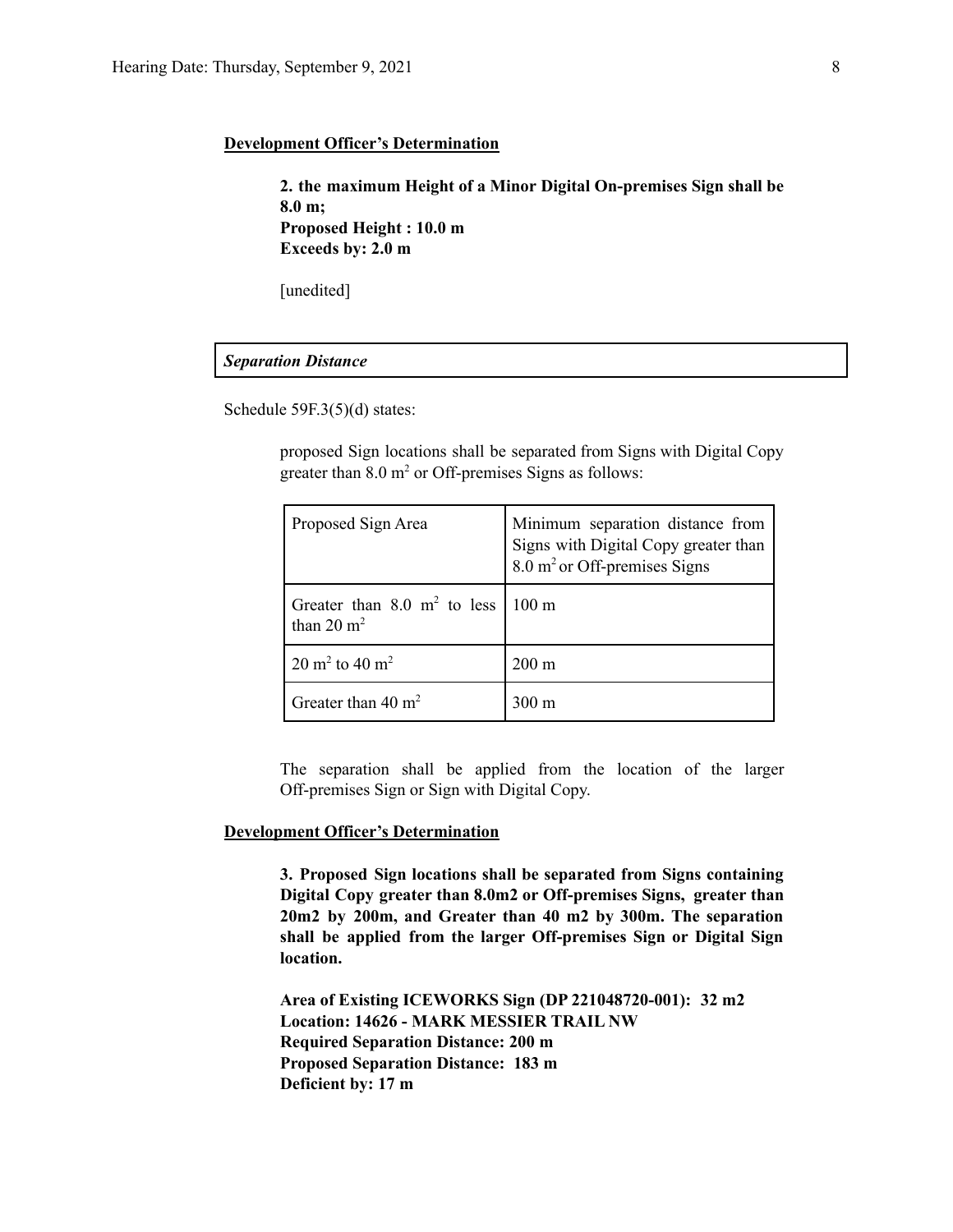## **Area of Existing PATTISON Sign (DP 221048720-001): 62 m2 Location: 15230 - MARK MESSIER TRAIL NW Required Separation Distance: 300 m Proposed Separation Distance: 280 m Deficient by: 20 m**

**The Zoning Bylaw establishes the separation distances between digital signs and off-premises signs to prevent the proliferation of such signs.**

[unedited]

*Previous Subdivision and Development Appeal Board Decision*

| <b>Application Number</b> | <b>Description</b>            | <b>Decision</b>                           |
|---------------------------|-------------------------------|-------------------------------------------|
| SDAB-D-10-124             | Construct an On-premises      | June 4, 2010; the appeal be               |
|                           | Freestanding<br>Sign<br>(0.9) | <b>ALLOWED</b><br>and<br>the              |
|                           | metres by 5.5 metres - City   | DEVELOPMENT GRANTED                       |
|                           | Ford and 1.8 metres by 5.5    | and the deficiency of 10.28               |
|                           | metres - LED Electronic       | in<br>the<br>minimum<br>metres            |
|                           | Message Centre)               | building Setback adjacent to              |
|                           |                               | the Major Arterial Roads and              |
|                           |                               | the intersecting Arterial Roads           |
|                           |                               | within the Major Commercial               |
|                           |                               | Corridors<br>be<br>permitted,             |
|                           |                               | subject to<br>the<br>following            |
|                           |                               | conditions:                               |
|                           |                               | 1. The frequency of the change            |
|                           |                               | in changeable copy shall be a             |
|                           |                               | of 10<br>minimum<br>second                |
|                           |                               | intervals<br>such<br>or<br>greater        |
|                           |                               | interval as may be set in future          |
|                           |                               | regulations of the Edmonton               |
|                           |                               | Zoning Bylaw.                             |
|                           |                               | 2. The<br>approval<br>for<br>the          |
|                           |                               | proposed sign shall be for a              |
|                           |                               | period of five (5) years.                 |
|                           |                               | 3. The proposed sign shall be             |
|                           |                               | constructed entirely within               |
|                           |                               | private property. No portion              |
|                           |                               | of the sign shall encroach                |
|                           |                               | over/into road right-of-way.              |
|                           |                               | 4. The proposed sign shall not            |
|                           |                               | employ<br>operate<br><sub>or</sub><br>any |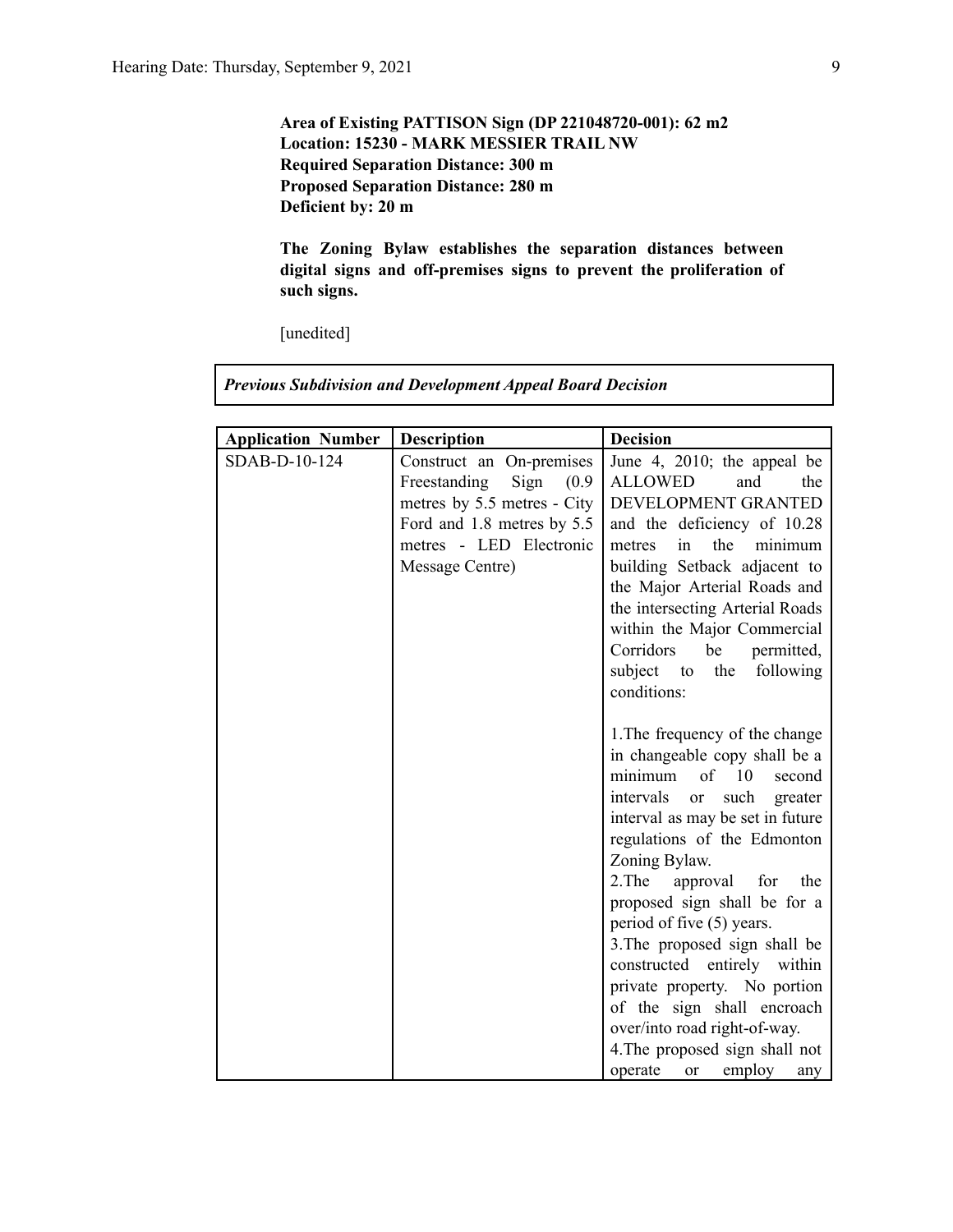|  | animation,<br>motion<br>picture        |
|--|----------------------------------------|
|  | projection, or holography.             |
|  | 5. The proposed sign shall not         |
|  | display lights resembling the          |
|  | flashing<br>lights<br>usually          |
|  | associated with<br>danger or           |
|  | used by<br>those<br>emergency          |
|  | services vehicles.                     |
|  | 6. That, should at any time, the       |
|  | Transportation<br>Department           |
|  | determine that the sign face           |
|  | contribute to safety concerns,         |
|  | owner/applicant<br>the<br>must         |
|  | immediately address the safety         |
|  | identified<br>concerns<br>by           |
|  | the<br>removing<br>sign,               |
|  | de-energizing<br>the<br>sign,          |
|  | changing<br>the<br>message             |
|  | conveyed on the sign, and/or           |
|  | address the concern in another         |
|  | the<br>acceptable<br>manner<br>to      |
|  | Transportation Department.             |
|  | 7. The owner/applicant must            |
|  | provide a written statement of         |
|  | the actions taken to mitigate          |
|  | concerns identified<br>by the          |
|  | Transportation<br>Department           |
|  | within<br>30<br>days<br>of<br>the      |
|  | notification<br>of the<br>safety       |
|  | concern. Failure to provide            |
|  | corrective action will result in       |
|  | requirement<br>the<br>to               |
|  | immediately<br>remove<br><sub>or</sub> |
|  | de-energize the sign.                  |
|  |                                        |

## Notice to Applicant/Appellant

 $\mathcal{L}_\text{max} = \frac{1}{2} \sum_{i=1}^n \mathcal{L}_\text{max} = \frac{1}{2} \sum_{i=1}^n \mathcal{L}_\text{max} = \frac{1}{2} \sum_{i=1}^n \mathcal{L}_\text{max} = \frac{1}{2} \sum_{i=1}^n \mathcal{L}_\text{max} = \frac{1}{2} \sum_{i=1}^n \mathcal{L}_\text{max} = \frac{1}{2} \sum_{i=1}^n \mathcal{L}_\text{max} = \frac{1}{2} \sum_{i=1}^n \mathcal{L}_\text{max} = \frac{1}{2} \sum_{i=$ 

Provincial legislation requires that the Subdivision and Development Appeal Board issue its official decision in writing within fifteen days of the conclusion of the hearing.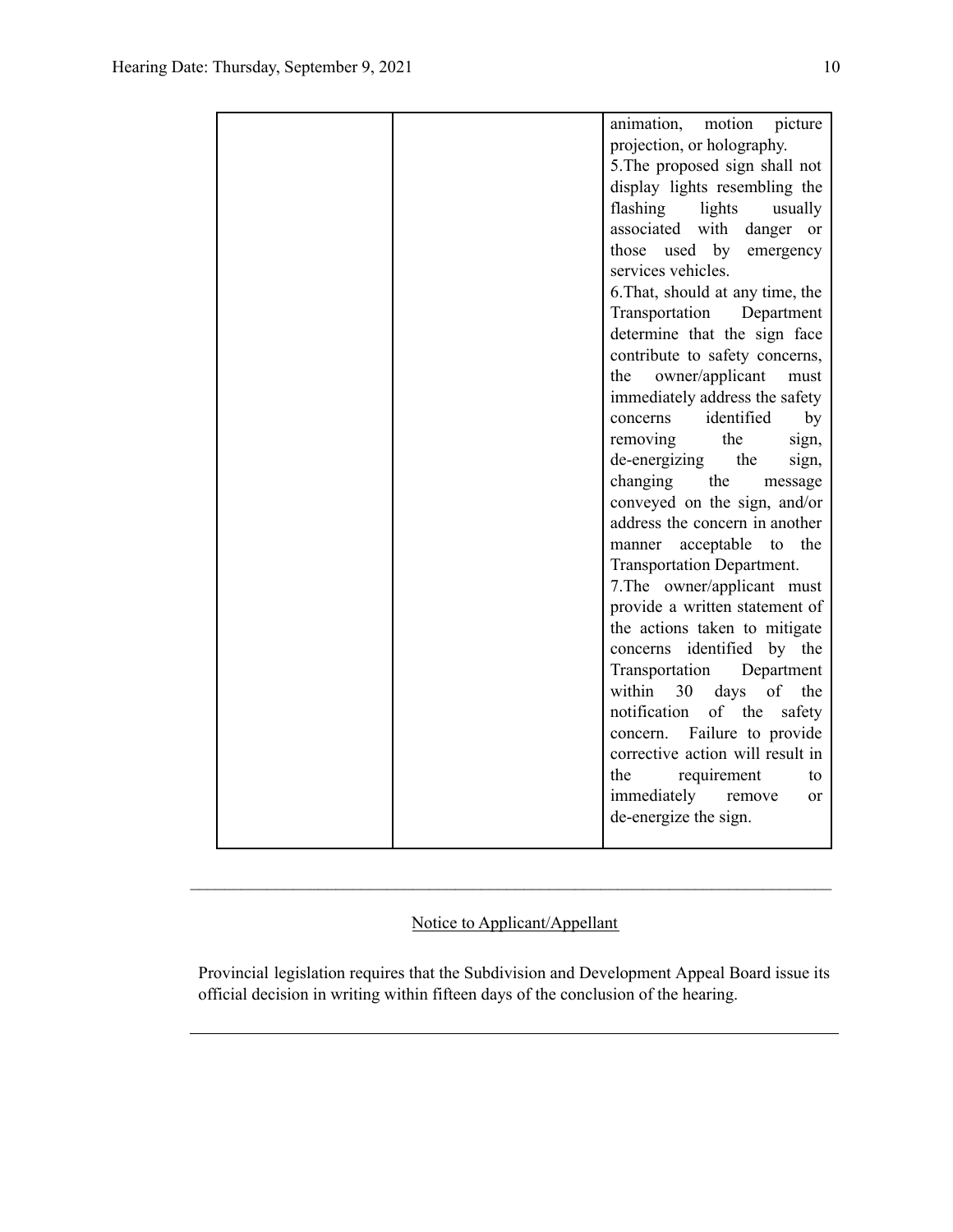|                                                                                                                  |                                                                                | <b>Application Date:</b><br>Printed: | Project Number: 377004560-003<br>APR 09, 2021<br>June 3, 2021 at 4:14 PM |  |  |
|------------------------------------------------------------------------------------------------------------------|--------------------------------------------------------------------------------|--------------------------------------|--------------------------------------------------------------------------|--|--|
| <b>Edmonton</b><br><b>Application for</b>                                                                        |                                                                                | Page:                                | 1 of 2                                                                   |  |  |
|                                                                                                                  | <b>Sign Permit</b>                                                             |                                      |                                                                          |  |  |
| This document is a Development Permit Decision for the development application described below.                  |                                                                                |                                      |                                                                          |  |  |
| <b>Applicant</b>                                                                                                 | Property Address(es) and Legal Description(s)<br>14750 - MARK MESSIER TRAIL NW |                                      |                                                                          |  |  |
|                                                                                                                  | Plan 8721894 Blk B Lot 3D                                                      |                                      |                                                                          |  |  |
|                                                                                                                  |                                                                                |                                      |                                                                          |  |  |
|                                                                                                                  |                                                                                |                                      |                                                                          |  |  |
|                                                                                                                  |                                                                                |                                      |                                                                          |  |  |
| <b>Scope of Application</b>                                                                                      |                                                                                |                                      |                                                                          |  |  |
| To install a Minor Digital On-premises Freestanding Sign ((1.8 m x 5.4 m) Facing North /South   CITY FORD SALES) |                                                                                |                                      |                                                                          |  |  |
| <b>Permit Details</b>                                                                                            |                                                                                |                                      |                                                                          |  |  |
| ASA Sticker No./Name of Engineer:                                                                                | Class of Permit: Class B                                                       |                                      |                                                                          |  |  |
| Construction Value: 0                                                                                            | Expiry Date:                                                                   |                                      |                                                                          |  |  |
| Fascia Off-premises Sign: 0                                                                                      | Freestanding Off-premises Sign: 0                                              |                                      |                                                                          |  |  |
| Fascia On-premises Sign: 0                                                                                       | Freestanding On-premises Sign: 0                                               |                                      |                                                                          |  |  |
| Roof Off-premises Sign: 0                                                                                        | Projecting Off-premises Sign: 0                                                |                                      |                                                                          |  |  |
| Roof On-premises Sign: 0                                                                                         | Projecting On-premises Sign: 0                                                 |                                      |                                                                          |  |  |
| Minor Digital On-premises Sign: 2                                                                                | Replacement Panel on Existing Sign: 0                                          |                                      |                                                                          |  |  |
| Minor Digital Off-premises Sign: 0<br>Comprehensive Sign Design: 0                                               |                                                                                |                                      |                                                                          |  |  |
| Minor Digital On/Off-premises Sign: 0<br>Major Digital Sign: 0                                                   |                                                                                |                                      |                                                                          |  |  |
| <b>Development Application Decision</b><br>Refined                                                               |                                                                                |                                      |                                                                          |  |  |
| Issue Date: Jun 03, 2021  Development Authority: MERCIER, KELSEY                                                 |                                                                                |                                      |                                                                          |  |  |
|                                                                                                                  |                                                                                |                                      |                                                                          |  |  |
|                                                                                                                  |                                                                                |                                      |                                                                          |  |  |
|                                                                                                                  |                                                                                |                                      |                                                                          |  |  |
|                                                                                                                  |                                                                                |                                      |                                                                          |  |  |
|                                                                                                                  |                                                                                |                                      |                                                                          |  |  |
|                                                                                                                  |                                                                                |                                      |                                                                          |  |  |
|                                                                                                                  |                                                                                |                                      |                                                                          |  |  |
|                                                                                                                  |                                                                                |                                      |                                                                          |  |  |
|                                                                                                                  |                                                                                |                                      |                                                                          |  |  |
|                                                                                                                  |                                                                                |                                      |                                                                          |  |  |
|                                                                                                                  |                                                                                |                                      |                                                                          |  |  |
|                                                                                                                  |                                                                                |                                      |                                                                          |  |  |
|                                                                                                                  |                                                                                |                                      |                                                                          |  |  |
|                                                                                                                  |                                                                                |                                      |                                                                          |  |  |
|                                                                                                                  |                                                                                |                                      |                                                                          |  |  |
|                                                                                                                  |                                                                                |                                      |                                                                          |  |  |
|                                                                                                                  | <b>THIS IS NOT A PERMIT</b>                                                    |                                      |                                                                          |  |  |
|                                                                                                                  |                                                                                |                                      |                                                                          |  |  |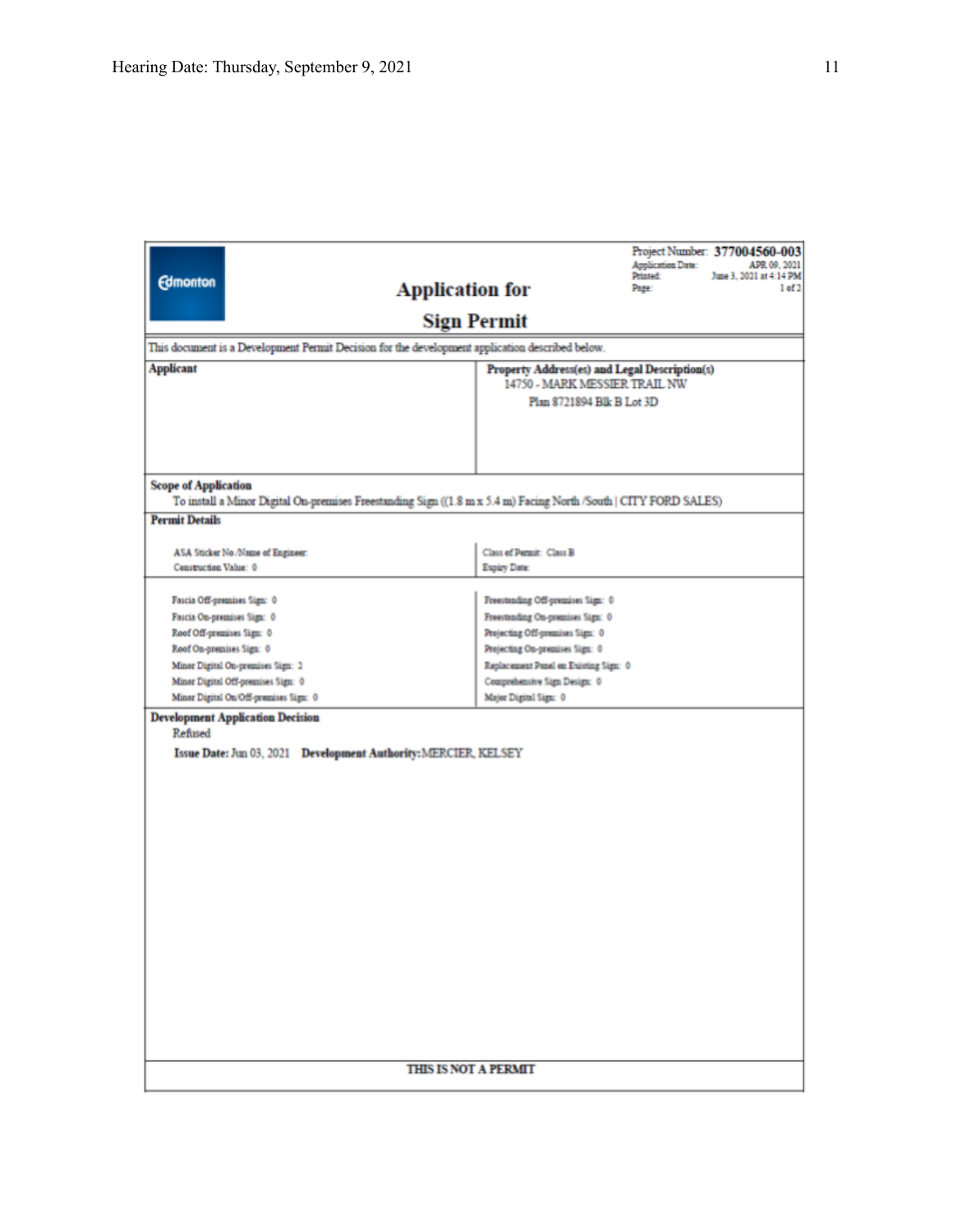| <b>Edmonton</b>                                                                                                                                                                                                                                                                 |                                                                                                                                                                                                         |                                 | <b>Application for</b><br><b>Sign Permit</b>                                          |                      | <b>Application Date:</b><br>Printed:<br>Page:                                                                                                                                                                                                                 | Project Number: 377004560-003<br>APR 09, 2021<br>June 3, 2021 at 4:14 PM<br>$2$ of $2$ |
|---------------------------------------------------------------------------------------------------------------------------------------------------------------------------------------------------------------------------------------------------------------------------------|---------------------------------------------------------------------------------------------------------------------------------------------------------------------------------------------------------|---------------------------------|---------------------------------------------------------------------------------------|----------------------|---------------------------------------------------------------------------------------------------------------------------------------------------------------------------------------------------------------------------------------------------------------|----------------------------------------------------------------------------------------|
| <b>Reason for Refusal</b>                                                                                                                                                                                                                                                       |                                                                                                                                                                                                         |                                 |                                                                                       |                      | 1. All Minor Digital On-premises Signs shall be located so that all portions of the Sign and its support structure are completely                                                                                                                             |                                                                                        |
| <b>Schedule</b>                                                                                                                                                                                                                                                                 |                                                                                                                                                                                                         |                                 |                                                                                       |                      | located within the property and no part of the Sign may project beyond the property lines unless otherwise specified in a Sign                                                                                                                                |                                                                                        |
|                                                                                                                                                                                                                                                                                 |                                                                                                                                                                                                         |                                 | Proposed: Sign encroaches 0.65 m onto the Mark Messier Trail road rights-of-way       |                      |                                                                                                                                                                                                                                                               |                                                                                        |
|                                                                                                                                                                                                                                                                                 |                                                                                                                                                                                                         |                                 | City Operations has reviewed the documents and objects to the Encroachment Agreement. |                      |                                                                                                                                                                                                                                                               |                                                                                        |
|                                                                                                                                                                                                                                                                                 | Proposed Height: 10.0 m<br>Exceeds by: 2.0 m                                                                                                                                                            |                                 | 2. the maximum Height of a Minor Digital On-premises Sign shall be 8.0 m;             |                      |                                                                                                                                                                                                                                                               |                                                                                        |
|                                                                                                                                                                                                                                                                                 | Digital Sign location.                                                                                                                                                                                  |                                 |                                                                                       |                      | 3. Proposed Sign locations shall be separated from Signs containing Digital Copy greater than 8.0m2 or Off-premises Signs,<br>greater than 20m2 by 200m, and Greater than 40 m2 by 300m. The separation shall be applied from the larger Off-premises Sign or |                                                                                        |
|                                                                                                                                                                                                                                                                                 | Area of Existing ICEWORKS Sign (DP 221048720-001): 32 m2<br>Location: 14626 - MARK MESSIER TRAIL NW<br>Required Separation Distance: 200 m<br>Proposed Separation Distance: 183 m<br>Deficient by: 17 m |                                 |                                                                                       |                      |                                                                                                                                                                                                                                                               |                                                                                        |
|                                                                                                                                                                                                                                                                                 | Area of Existing PATTISON Sign (DP 221048720-001): 62 m2<br>Location: 15230 - MARK MESSIER TRAIL NW<br>Required Separation Distance: 300 m<br>Proposed Separation Distance: 280 m<br>Deficient by: 20 m |                                 |                                                                                       |                      |                                                                                                                                                                                                                                                               |                                                                                        |
| such signs.                                                                                                                                                                                                                                                                     |                                                                                                                                                                                                         |                                 |                                                                                       |                      | The Zoning Bylaw establishes the separation distances between digital signs and off-premises signs to prevent the proliferation of                                                                                                                            |                                                                                        |
| <b>Rights of Appeal</b><br>THE Applicant has THE RIGHT OF appeal TO THE Subdivision AND Development Appeal Board (SDAB) WITHIN 21 days<br>AFTER THE date ON which THE decision IS made AS outlined IN Chapter M-26,<br>SECTION 683 THROUGH 689 OF THE Municipal Government Act. |                                                                                                                                                                                                         |                                 |                                                                                       |                      |                                                                                                                                                                                                                                                               |                                                                                        |
| Fees                                                                                                                                                                                                                                                                            |                                                                                                                                                                                                         |                                 |                                                                                       |                      |                                                                                                                                                                                                                                                               |                                                                                        |
|                                                                                                                                                                                                                                                                                 | Sign Development Application Fee -                                                                                                                                                                      | <b>Fee Amount</b><br>\$1,800.00 | <b>Amount Paid</b><br>\$1,800.00                                                      | Receipt#<br>06999001 | <b>Date Paid</b><br>May 03, 2021                                                                                                                                                                                                                              |                                                                                        |
| <b>Digital Signs</b><br><b>Total GST Amount:</b>                                                                                                                                                                                                                                |                                                                                                                                                                                                         | \$0.00                          |                                                                                       |                      |                                                                                                                                                                                                                                                               |                                                                                        |
| <b>Totals for Permit:</b>                                                                                                                                                                                                                                                       |                                                                                                                                                                                                         | \$1,800.00                      | \$1,800.00                                                                            |                      |                                                                                                                                                                                                                                                               |                                                                                        |
|                                                                                                                                                                                                                                                                                 |                                                                                                                                                                                                         |                                 |                                                                                       |                      |                                                                                                                                                                                                                                                               |                                                                                        |
|                                                                                                                                                                                                                                                                                 |                                                                                                                                                                                                         |                                 | THIS IS NOT A PERMIT                                                                  |                      |                                                                                                                                                                                                                                                               |                                                                                        |
|                                                                                                                                                                                                                                                                                 |                                                                                                                                                                                                         |                                 |                                                                                       |                      |                                                                                                                                                                                                                                                               |                                                                                        |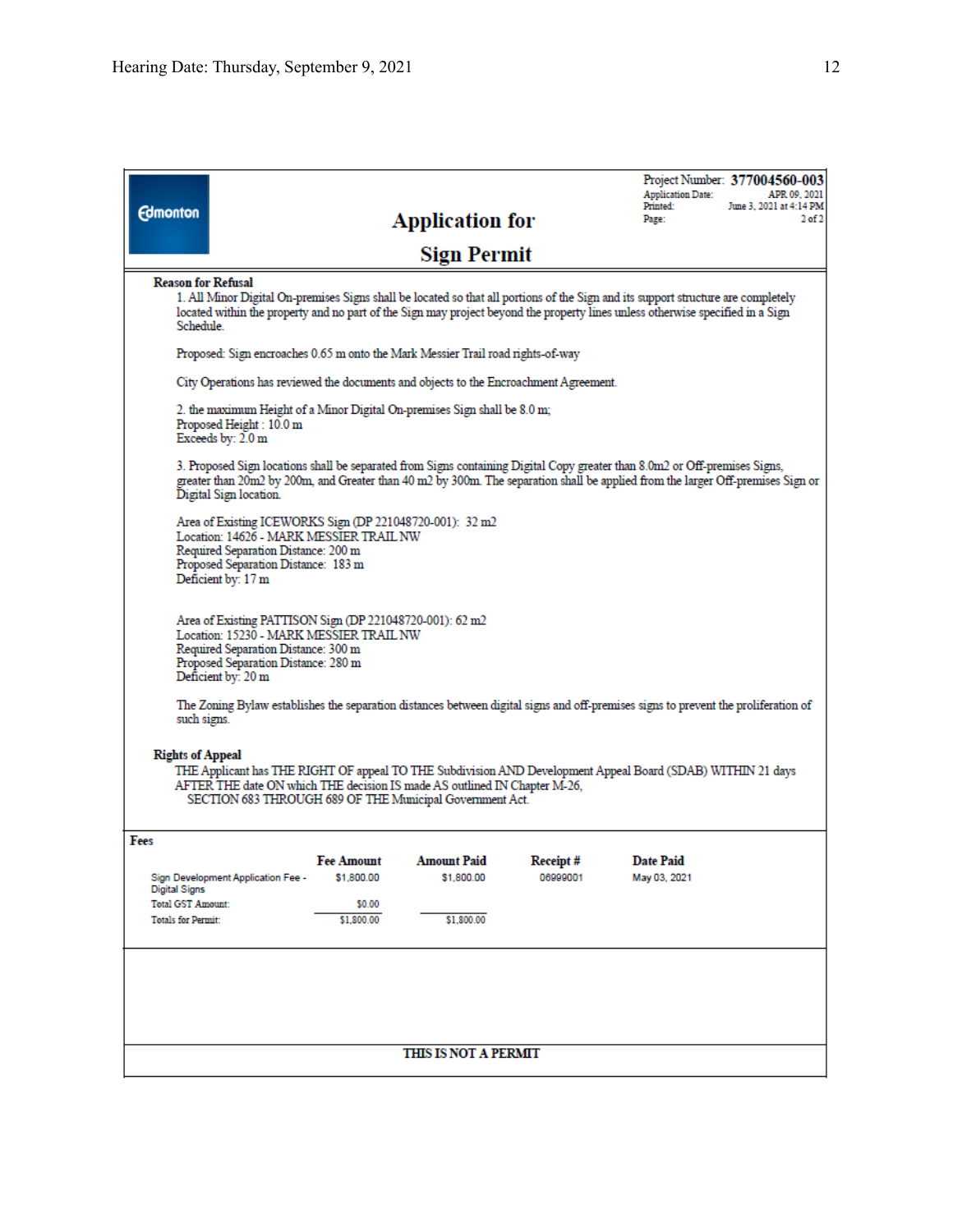

N Site Location File: SDAB-D-21-107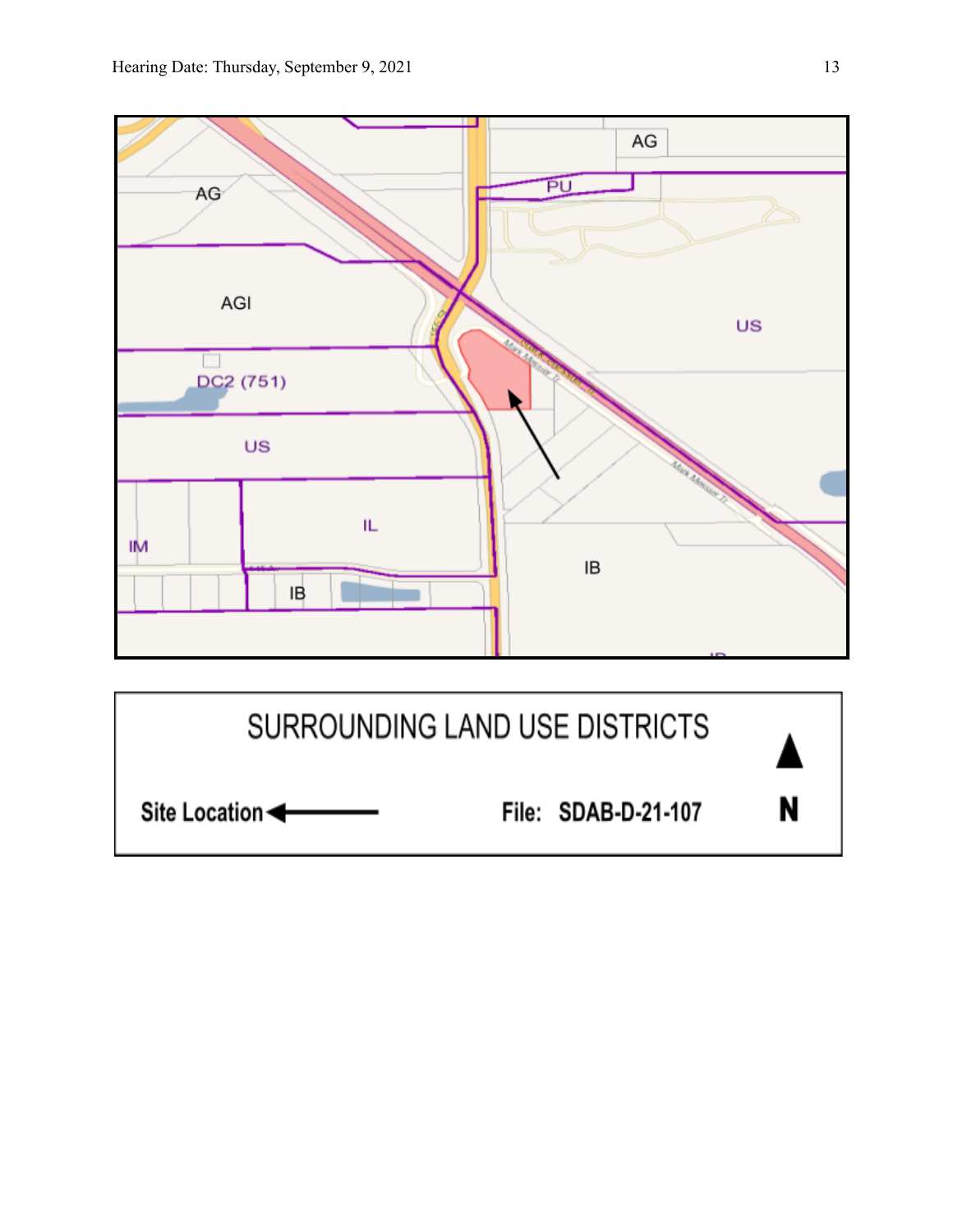#### ITEM II: 10:30 A.M. FILE: SDAB-D-21-143

#### AN APPEAL FROM THE DECISION OF THE DEVELOPMENT OFFICER

APPELLANT:

| <b>APPLICATION NO.:</b>        | 382046076-002                                                                                                                                                                         |  |  |  |  |
|--------------------------------|---------------------------------------------------------------------------------------------------------------------------------------------------------------------------------------|--|--|--|--|
| <b>APPLICATION TO:</b>         | Construct four Dwellings of Multi-unit Housing (Row<br>Housing) with Unenclosed Front Porches and to demolish<br>a Single Detached House and Accessory building<br>(detached Garage). |  |  |  |  |
| <b>DECISION OF THE</b>         |                                                                                                                                                                                       |  |  |  |  |
| DEVELOPMENT AUTHORITY: Refused |                                                                                                                                                                                       |  |  |  |  |
| <b>DECISION DATE:</b>          | July 30, 2021                                                                                                                                                                         |  |  |  |  |
| <b>DATE OF APPEAL:</b>         | August 10, 2021                                                                                                                                                                       |  |  |  |  |
| <b>MUNICIPAL DESCRIPTION</b>   |                                                                                                                                                                                       |  |  |  |  |
| OF SUBJECT PROPERTY:           | 8714 - 83 Avenue NW                                                                                                                                                                   |  |  |  |  |
| <b>LEGAL DESCRIPTION:</b>      | Plan 1797HW Blk X Lot 11                                                                                                                                                              |  |  |  |  |
| ZONE:                          | (RF3) Small Scale Infill Development Zone                                                                                                                                             |  |  |  |  |
| <b>OVERLAY:</b>                | Mature Neighbourhood Overlay                                                                                                                                                          |  |  |  |  |
| <b>STATUTORY PLAN:</b>         | N/A                                                                                                                                                                                   |  |  |  |  |
|                                |                                                                                                                                                                                       |  |  |  |  |

### *Grounds for Appeal*

The Appellant provided the following reasons for appealing the decision of the Development Authority:

Please accept this letter as an expression of our intent to appeal the Development Permit Decision (refusal) for DP 382046076-002. The purpose of this DP application was to construct 4 Dwellings of Multi-unit Housing (Row Housing) with Unenclosed Front Porches and to demolish a Single Detached House and Accessory building (detached Garage) at 8714 – 83 Avenue NW. The property is zoned RF3 – Small Scale Infill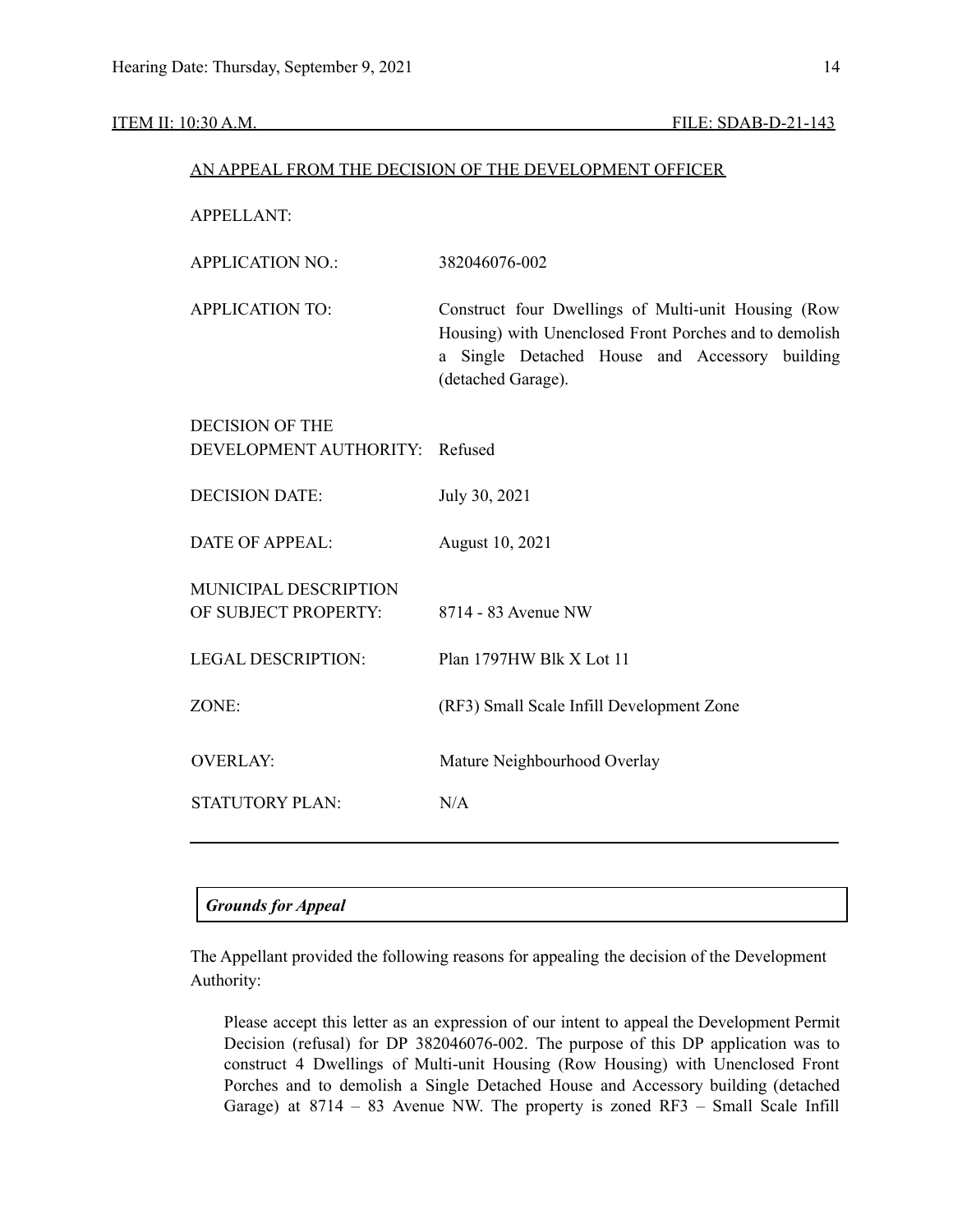Development Zone and the proposed development falls within the list of Permitted Uses for the Zone.

The Development Officer (DO) refused this DP application based on Section 813.3.4 of the City of Edmonton's Land Use Bylaw, which stipulates a minimum required rear setback of 40% of site depth, as the site falls within the Mature Neighbourhood Overlay (MNO). The proposed rear setback distance from the house to the rear property line is 15.3 metres (32% of site depth) and the required site depth is 19.3 metres; a variance of 23% from what is required under the MNO. We believe that the requested variance will not unduly interfere with amenities of the neighbourhood or materially interfere with or affect the use, enjoyment, or value of neighbouring parcels of land.

The rationale for this Appeal is four-fold:

- 1. The site is located near a District Note and Primary Corridor as defined in the City Plan, making it an ideal location for increased densification proposed through this DP;
- 2. Site and building design characteristics of the proposed development minimize impact on neighbouring properties;
- 3. The site depth for the property is greater than most in the surrounding area due to roadway and lane re-alignments that have occurred on 91<sup>st</sup> St NW. These realignments have created a peculiar site situation where front yard setbacks immediately adjacent to the property are much larger than averages along other blockfaces in the area; and,
- 4. Conformance to the required front setback is more important than conformance to the required rear setback for minimizing impacts on neighbouring properties.

#### *General Matters*

#### **Appeal Information:**

The *Municipal Government Act*, RSA 2000, c M-26 states the following:

#### **Grounds for Appeal**

**685(1)** If a development authority

- (a) fails or refuses to issue a development permit to a person,
- (b) issues a development permit subject to conditions, or
- (c) issues an order under section 645,

the person applying for the permit or affected by the order under section 645 may appeal to the subdivision and development appeal board.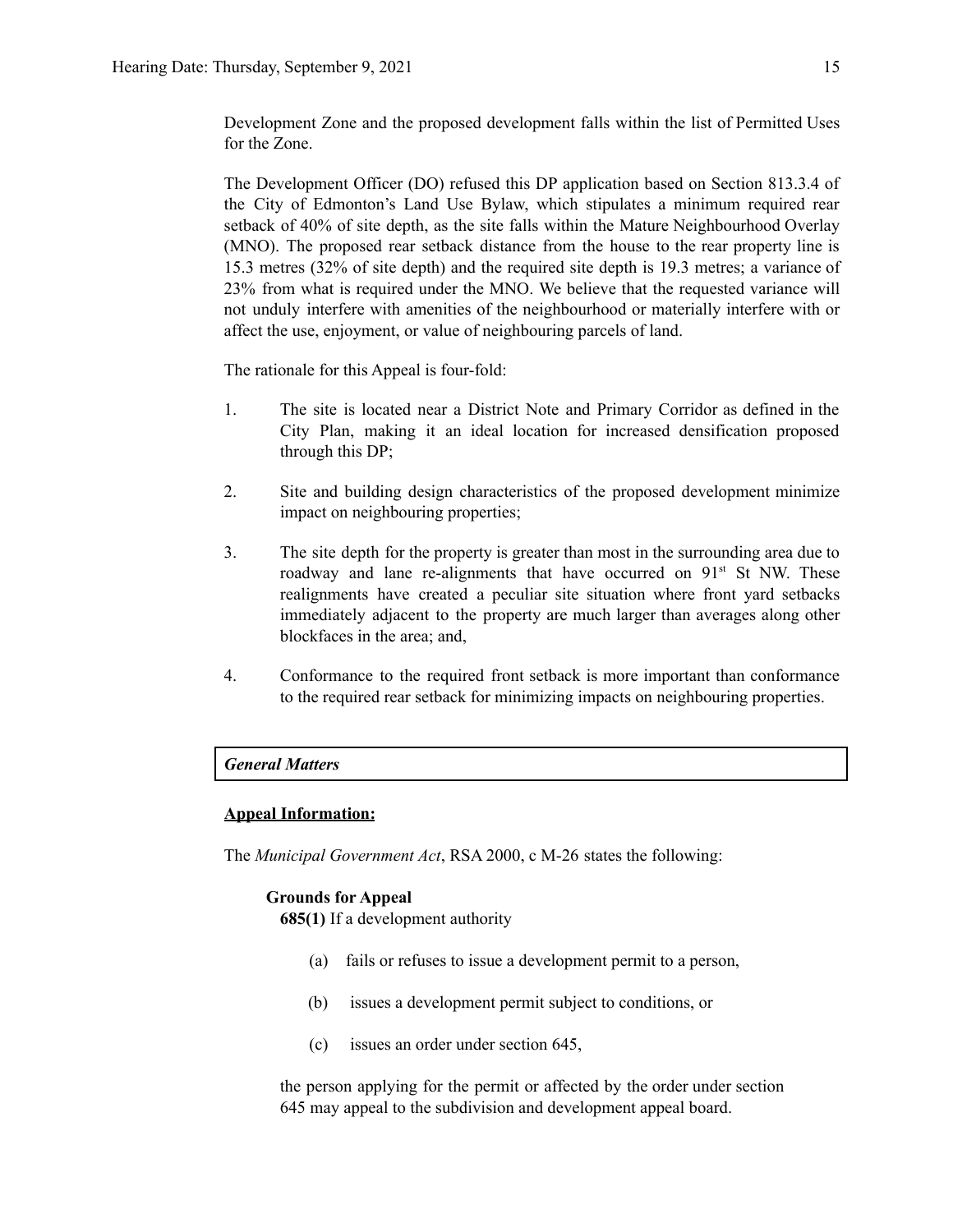...

**(2)** In addition to an applicant under subsection (1), any person affected by an order, decision or development permit made or issued by a development authority may appeal the decision in accordance with subsection  $(2.1)$ .

#### **Appeals**

**686(1)** A development appeal to a subdivision and development appeal board is commenced by filing a notice of the appeal, containing reasons, with the board,

- (a) in the case of an appeal made by a person referred to in section 685(1)
	- (i) with respect to an application for a development permit,
		- (A) within 21 days after the date on which the written decision is given under section 642, or
		- (B) if no decision is made with respect to the application within the 40-day period, or within any extension of that period under section 684, within 21 days after the date the period or extension expires,
		- or
	- (ii) with respect to an order under section 645, within 21 days after the date on which the order is made, or
- (b) in the case of an appeal made by a person referred to in section 685(2), within 21 days after the date on which the notice of the issuance of the permit was given in accordance with the land use bylaw.

#### **Hearing and Decision**

**687(3)** In determining an appeal, the board hearing the appeal referred to in subsection (1)

…

- (a.1) must comply with the land use policies;
- (a.2) subject to section 638, must comply with any applicable statutory plans;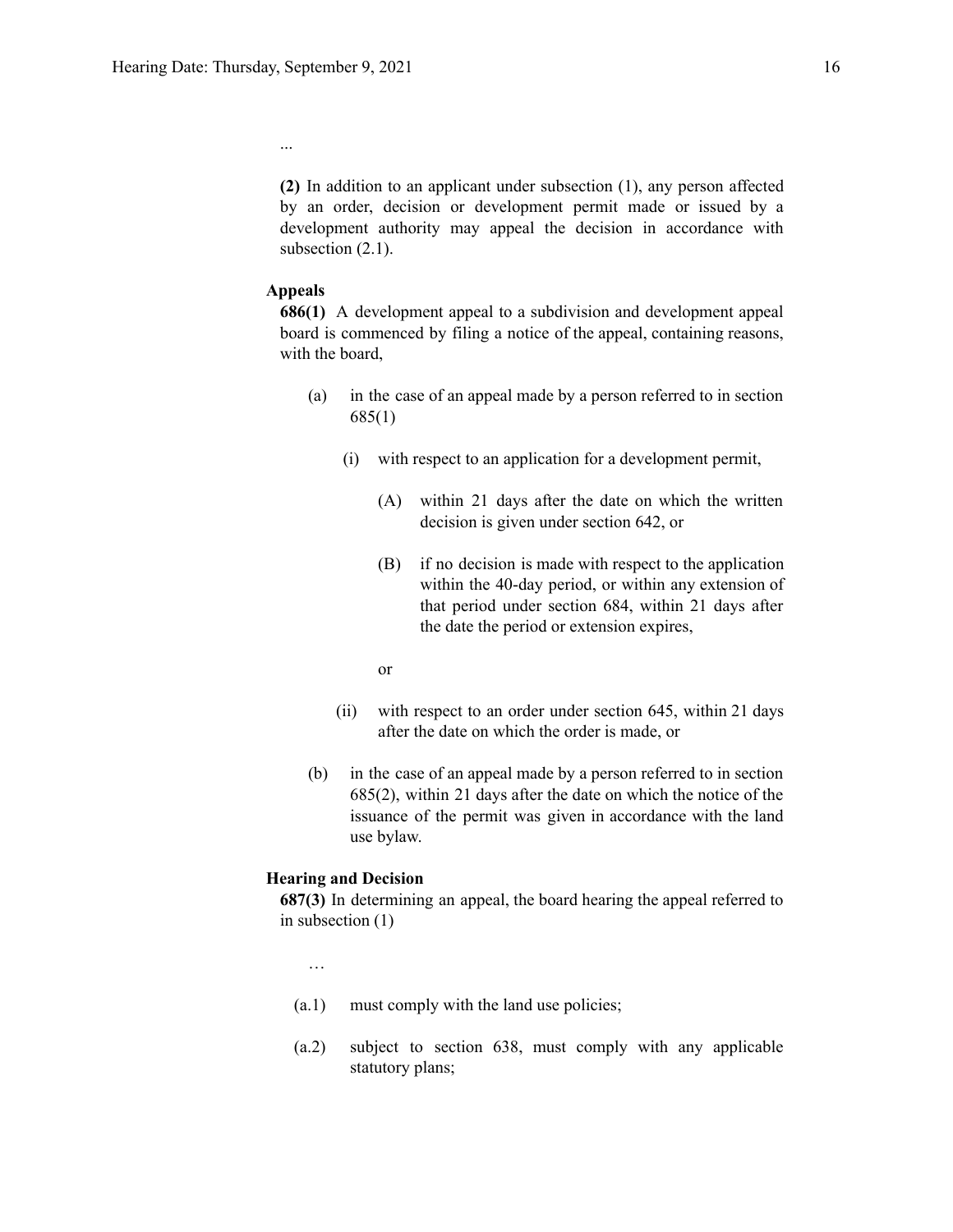- (a.3) subject to clause (a.4) and (d), must comply with any land use bylaw in effect;
- (a.4) must comply with the applicable requirements of the regulations under the *Gaming, Liquor and Cannabis Act* respecting the location of premises described in a cannabis licence and distances between those premises and other premises;
	- …
	- (c) may confirm, revoke or vary the order, decision or development permit or any condition attached to any of them or make or substitute an order, decision or permit of its own;
	- (d) may make an order or decision or issue or confirm the issue of a development permit even though the proposed development does not comply with the land use bylaw if, in its opinion,
		- (i) the proposed development would not
			- (A) unduly interfere with the amenities of the neighbourhood, or
			- (B) materially interfere with or affect the use, enjoyment or value of neighbouring parcels of land,
		- and
		- (ii) the proposed development conforms with the use prescribed for that land or building in the land use bylaw.

#### **General Provisions from the** *Edmonton Zoning Bylaw:*

Under section 140.2(5), **Multi-unit Housing** is a **Permitted Use** in the **(RF3) Small Scale Infill Development Zone**.

Under section 7.2(4), **Multi-unit Housing** means:

development that consists of three or more principal Dwellings arranged in any configuration and in any number of buildings.

Section 140.1 states that the **General Purpose** of the **(RF3) Small Scale Infill Development Zone** is "to provide for a mix of small scale housing."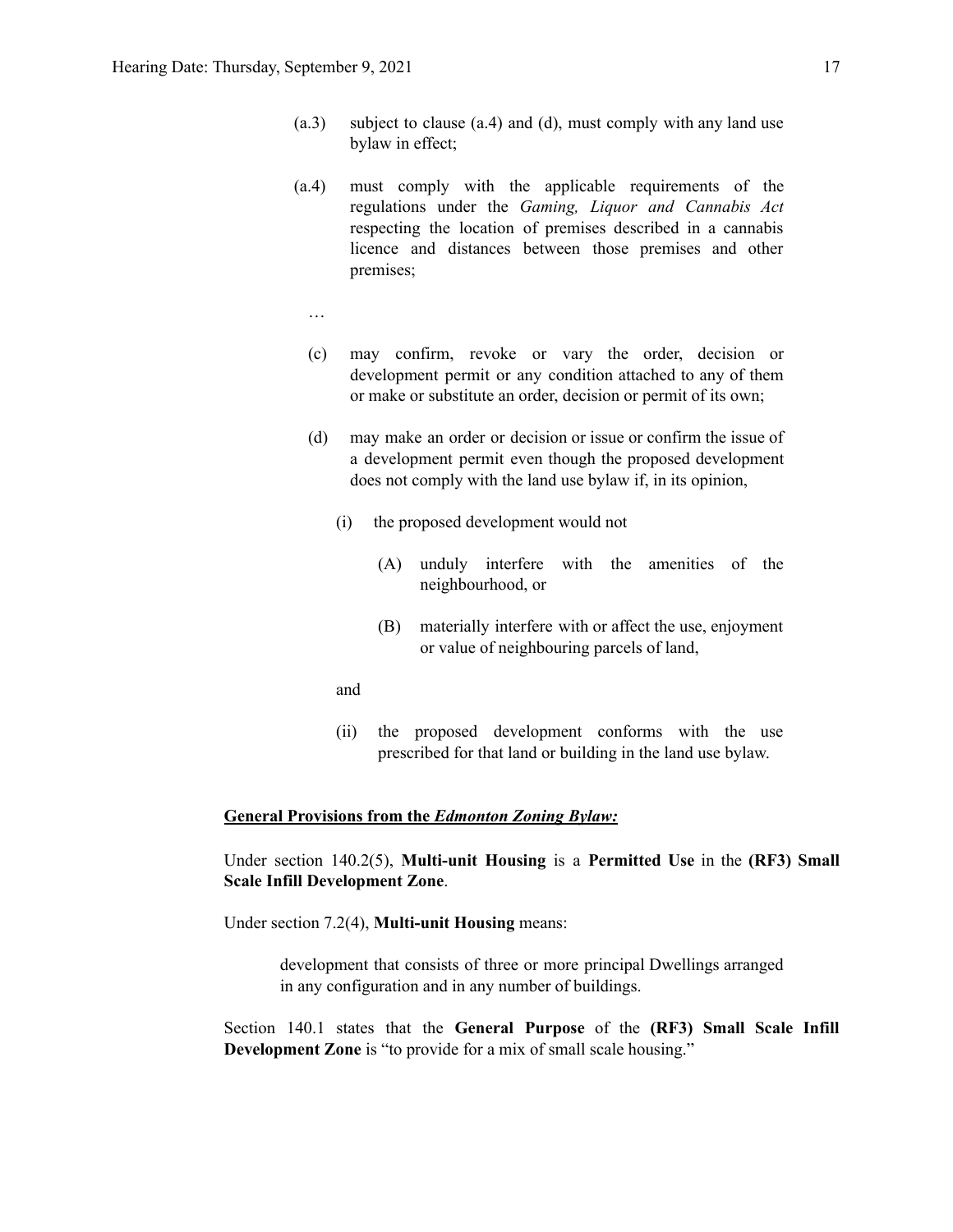Section 814.1 states that the **General Purpose** of the **Mature Neighbourhood Overlay** is:

to regulate residential development in Edmonton's mature residential neighbourhoods, while responding to the context of surrounding development, maintaining the pedestrian-oriented design of the streetscape, and to provide an opportunity for consultation by gathering input from affected parties on the impact of a proposed variance to the Overlay regulations.

#### *Rear Setback*

Section 814.3(4) states "The minimum Rear Setback shall be 40% of Site Depth, [...]"

Under section 6.1, **Rear Setback** means:

the distance that a development or a specified portion of it, must be set back from a Rear Lot Line. A Rear Setback is not a Rear Yard, Amenity Space or Separation Space.



#### **Development Officers Determination**

**Reduced Rear Setback - The distance from the house to the rear property line is 15.3m (32% of site depth) instead of 19.3m (40% of site depth). (Section 814.3.4)**

[unedited]

*Mature Neighbourhood Overlay - Community Consultation*

Section 814.5(1) states: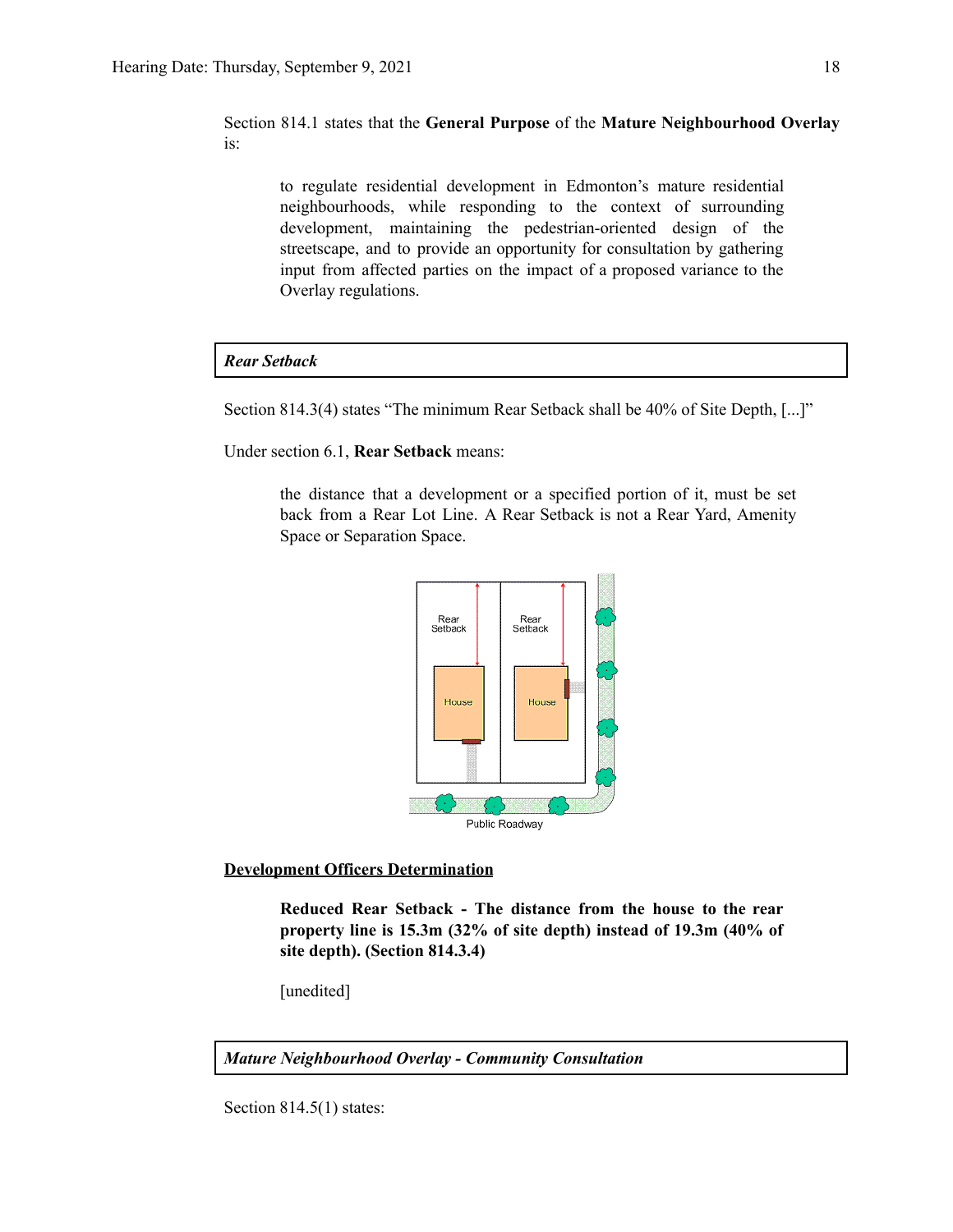When the Development Officer receives a Development Permit Application for a new principal building or new Garden Suite that does not comply with any regulation contained within this Overlay, or receives a Development Permit for alterations to an existing structure that require a variance to Section 814.3(1), 814.3(3), 814.3(5) or 814.3(9) of this Overlay:

- a. the Development Officer shall send notice, to the recipient parties specified in Table 814.5(2), to outline any requested variances to the Overlay and solicit comments directly related to the proposed variance;
- b. the Development Officer shall not render a decision on the Development Permit application until 21 days after notice has been sent, unless the Development Officer receives feedback from the specified affected parties in accordance with Table 814.5(2); and
- c. the Development Officer shall consider any comments directly related to the proposed variance when determining whether to approve the Development Permit Application in accordance with Sections 11.3 and 11.4.

Section 814.5(2) states:

| Tier#  | <b>Recipient Parties</b>                                                                                                                                                                                                                  | <b>Affected Parties</b>                                                                                                           | <b>Regulation of this</b><br><b>Overlay Proposed</b><br>to be Varied |
|--------|-------------------------------------------------------------------------------------------------------------------------------------------------------------------------------------------------------------------------------------------|-----------------------------------------------------------------------------------------------------------------------------------|----------------------------------------------------------------------|
| Tier 2 | The municipal address and The<br>assessed owners of the land   owners of the land  <br>Abutting the Site, directly<br>adjacent across a Lane from<br>the Site of the proposed<br>development and<br>President of each Community<br>League | assessed<br>Abutting the Site<br>directly<br>and<br>adjacent across a<br>the Lane from the Site<br>of the proposed<br>development | 814.3(4)<br>Rear<br>Setback                                          |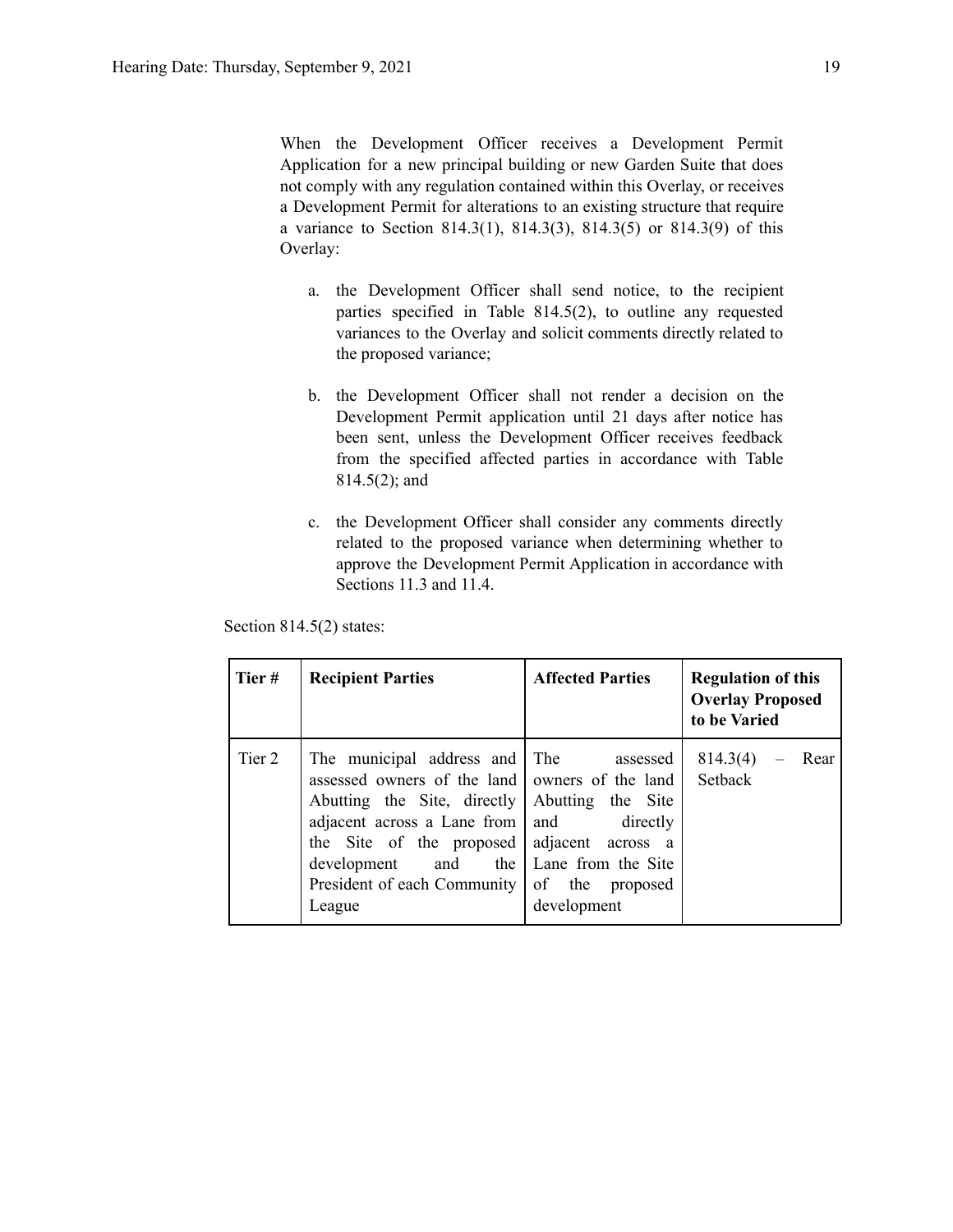# Notice to Applicant/Appellant

**\_\_\_\_\_\_\_\_\_\_\_\_\_\_\_\_\_\_\_\_\_\_\_\_\_\_\_\_\_\_\_\_\_\_\_\_\_\_\_\_\_\_\_\_\_\_\_\_\_\_\_\_\_\_\_\_\_\_\_\_\_\_\_\_\_\_\_\_\_\_\_\_\_\_**

Provincial legislation requires that the Subdivision and Development Appeal Board issue its official decision in writing within fifteen days of the conclusion of the hearing.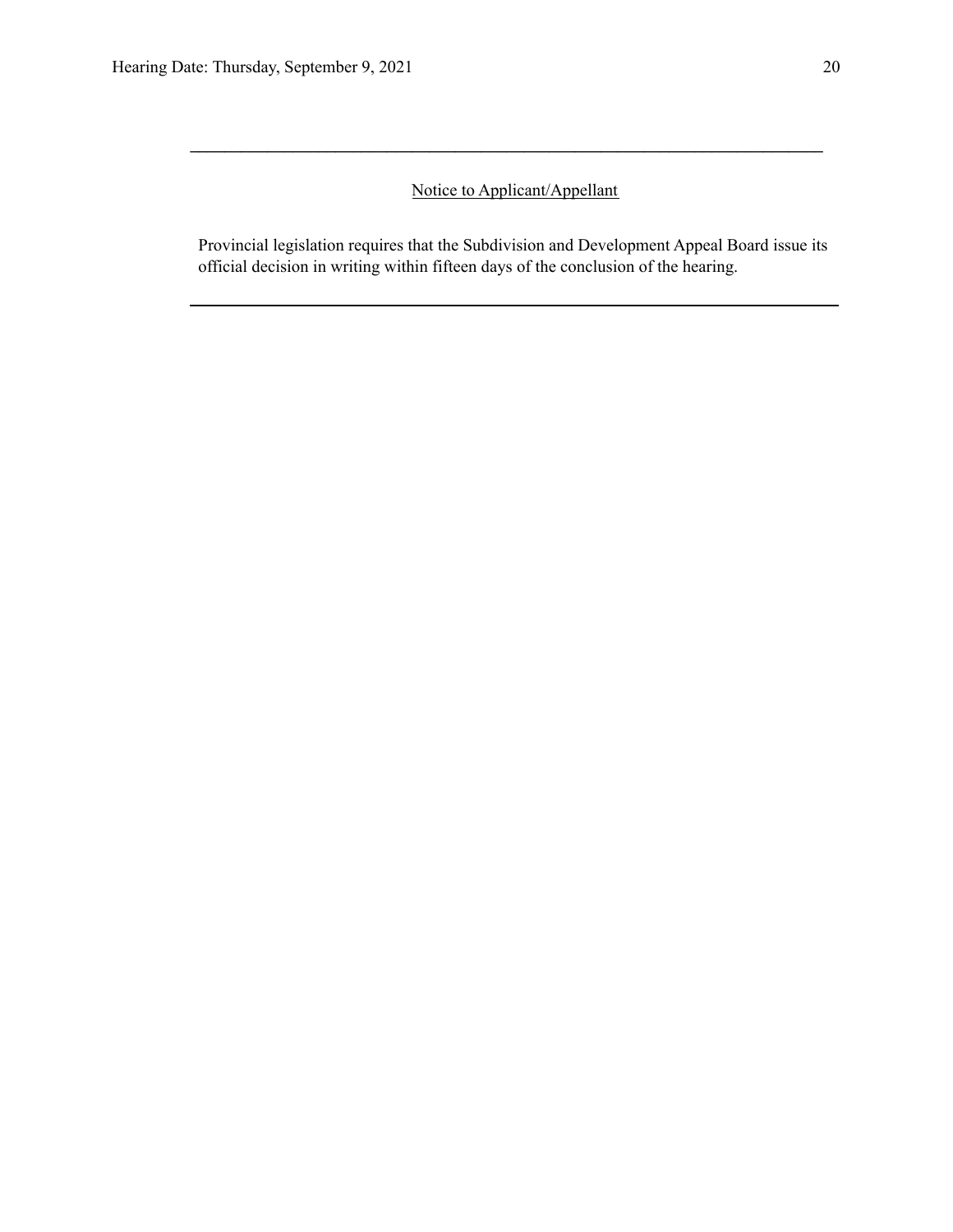| <b>Edmonton</b>                                                                                                                                                                                                                                      |                   | <b>Application for</b>                          |                                                         | Project Number: 382046076-002<br><b>Application Date:</b><br>DEC 30, 2020<br><b>Printed:</b><br>August 11, 2021 at 7:48 AM<br>Page:<br>1 <sub>of</sub> 1 |  |  |
|------------------------------------------------------------------------------------------------------------------------------------------------------------------------------------------------------------------------------------------------------|-------------------|-------------------------------------------------|---------------------------------------------------------|----------------------------------------------------------------------------------------------------------------------------------------------------------|--|--|
|                                                                                                                                                                                                                                                      |                   |                                                 | <b>Minor Development Permit</b>                         |                                                                                                                                                          |  |  |
|                                                                                                                                                                                                                                                      |                   |                                                 |                                                         |                                                                                                                                                          |  |  |
| This document is a Development Permit Decision for the development application described below.                                                                                                                                                      |                   |                                                 |                                                         |                                                                                                                                                          |  |  |
| Applicant                                                                                                                                                                                                                                            |                   |                                                 |                                                         | Property Address(es) and Legal Description(s)                                                                                                            |  |  |
|                                                                                                                                                                                                                                                      |                   |                                                 | 8714 - 83 AVENUE NW                                     |                                                                                                                                                          |  |  |
|                                                                                                                                                                                                                                                      |                   |                                                 | Plan 1797HW Blk X Lot 11                                |                                                                                                                                                          |  |  |
|                                                                                                                                                                                                                                                      |                   |                                                 | Specific Address(es)                                    |                                                                                                                                                          |  |  |
|                                                                                                                                                                                                                                                      |                   |                                                 | Entryway: 8714 - 83 AVENUE NW                           |                                                                                                                                                          |  |  |
|                                                                                                                                                                                                                                                      |                   |                                                 | Building: 8714 - 83 AVENUE NW                           |                                                                                                                                                          |  |  |
| <b>Scope of Application</b>                                                                                                                                                                                                                          |                   |                                                 |                                                         |                                                                                                                                                          |  |  |
|                                                                                                                                                                                                                                                      |                   |                                                 |                                                         | To construct 4 Dwellings of Multi-unit Housing (Row Housing) with Unenclosed Front Porches and to demolish a Single Detached                             |  |  |
| House and Accessory building (detached Garage).                                                                                                                                                                                                      |                   |                                                 |                                                         |                                                                                                                                                          |  |  |
| <b>Permit Details</b>                                                                                                                                                                                                                                |                   |                                                 |                                                         |                                                                                                                                                          |  |  |
|                                                                                                                                                                                                                                                      |                   |                                                 |                                                         |                                                                                                                                                          |  |  |
| # of Dwelling Units Add/Remove: 3                                                                                                                                                                                                                    |                   |                                                 | # of Primary Dwelling Units To Construct: 4             |                                                                                                                                                          |  |  |
| # of Secondary Suite Dwelling Units To Construct: 0<br>Client File Reference Number.                                                                                                                                                                 |                   |                                                 | Class of Permit                                         |                                                                                                                                                          |  |  |
| Minor Dev. Application Fee: Row House up to 4                                                                                                                                                                                                        |                   |                                                 | Lot Grading Needed?: Y<br>New Sewer Service Required: Y |                                                                                                                                                          |  |  |
| dwellings                                                                                                                                                                                                                                            |                   |                                                 |                                                         |                                                                                                                                                          |  |  |
| Secondary Suite Included ?: N                                                                                                                                                                                                                        |                   |                                                 | Stat. Plan Overlay/Annex Area:                          |                                                                                                                                                          |  |  |
| <b>Development Application Decision</b>                                                                                                                                                                                                              |                   |                                                 |                                                         |                                                                                                                                                          |  |  |
| Refused                                                                                                                                                                                                                                              |                   |                                                 |                                                         |                                                                                                                                                          |  |  |
| <b>Issue Date: Jul 30, 2021</b>                                                                                                                                                                                                                      |                   | <b>Development Authority: ANGELES, JOSELITO</b> |                                                         |                                                                                                                                                          |  |  |
| <b>Reason for Refusal</b><br>Reduced Rear Setback - The distance from the house to the rear property line is 15.3m (32% of site depth) instead of 19.3m (40%<br>of site depth). (Section 814.3.4)                                                    |                   |                                                 |                                                         |                                                                                                                                                          |  |  |
| <b>Rights of Appeal</b>                                                                                                                                                                                                                              |                   |                                                 |                                                         |                                                                                                                                                          |  |  |
| The Applicant has the right of appeal to the Subdivision and Development Appeal Board (SDAB) within 21 days after the date on<br>which the decision is made as outlined in Chapter M-26,<br>Section 683 through 689 of the Municipal Government Act. |                   |                                                 |                                                         |                                                                                                                                                          |  |  |
| Fees                                                                                                                                                                                                                                                 |                   |                                                 |                                                         |                                                                                                                                                          |  |  |
|                                                                                                                                                                                                                                                      | <b>Fee Amount</b> | <b>Amount Paid</b>                              | Receipt#                                                | <b>Date Paid</b>                                                                                                                                         |  |  |
| Lot Grading Fee                                                                                                                                                                                                                                      | \$472.00          | \$472.00                                        | 071520210105000                                         | Jan 05, 2021                                                                                                                                             |  |  |
| Dev. Application Fee                                                                                                                                                                                                                                 | \$864.00          | \$864.00                                        | 071520210105000                                         | Jan 05, 2021                                                                                                                                             |  |  |
| Sanitary Sewer Trunk Fund                                                                                                                                                                                                                            | \$3,176.00        | \$3,176.00                                      | 071520210105000                                         | Jan 05, 2021                                                                                                                                             |  |  |
| Sanitary Sewer Trunk Fund<br>(Secondary/Garden Suite)                                                                                                                                                                                                | \$0.00            | \$3,032.00                                      | 071520210105000                                         | Jan 05, 2021                                                                                                                                             |  |  |
| Development Permit Inspection Fee                                                                                                                                                                                                                    | \$528.00          |                                                 | \$528.00  071520210105000                               | Jan 05, 2021                                                                                                                                             |  |  |
| Sanitary Sewer Single/Duplex<br>Refund                                                                                                                                                                                                               | ( \$3,032.00)     |                                                 |                                                         |                                                                                                                                                          |  |  |
| <b>Total GST Amount:</b>                                                                                                                                                                                                                             | \$0.00            |                                                 |                                                         |                                                                                                                                                          |  |  |
| <b>Totals for Permit:</b>                                                                                                                                                                                                                            | \$2,008.00        | \$8,072.00                                      |                                                         |                                                                                                                                                          |  |  |
| (overpaid by (\$6,064.00))                                                                                                                                                                                                                           |                   |                                                 |                                                         |                                                                                                                                                          |  |  |
|                                                                                                                                                                                                                                                      |                   |                                                 |                                                         |                                                                                                                                                          |  |  |
|                                                                                                                                                                                                                                                      |                   | <b>THIS IS NOT A PERMIT</b>                     |                                                         |                                                                                                                                                          |  |  |
|                                                                                                                                                                                                                                                      |                   |                                                 |                                                         |                                                                                                                                                          |  |  |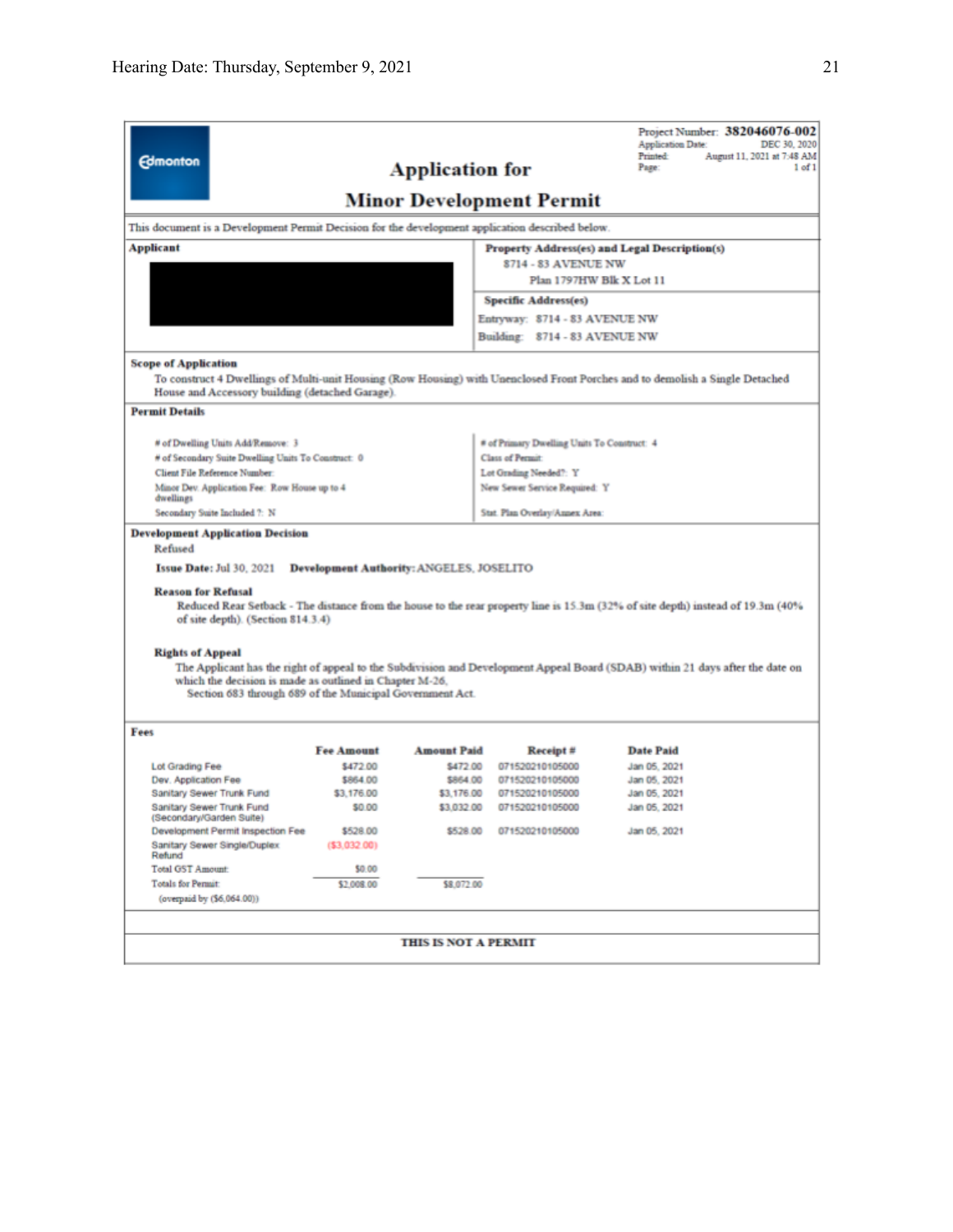

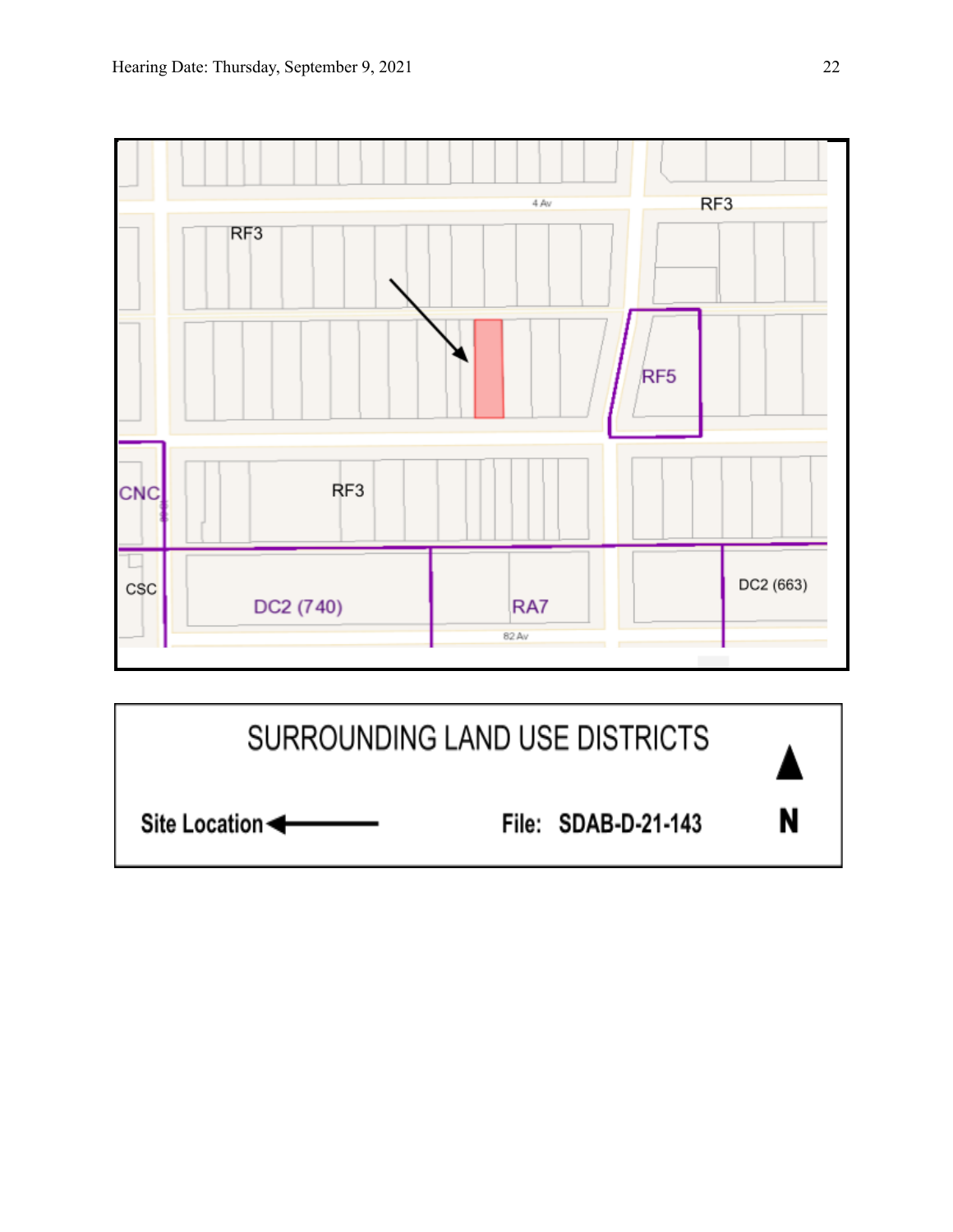### ITEM III: 1:30 P.M. FILE: SDAB-D-21-144

| AN APPEAL FROM THE DECISION OF THE DEVELOPMENT OFFICER |                                                                                                                                                               |  |  |
|--------------------------------------------------------|---------------------------------------------------------------------------------------------------------------------------------------------------------------|--|--|
| <b>APPELLANT:</b>                                      |                                                                                                                                                               |  |  |
| <b>APPLICATION NO.:</b>                                | 394434539-002                                                                                                                                                 |  |  |
| <b>APPLICATION TO:</b>                                 | Construct exterior alterations to a Single Detached House<br>(Front Yard and Side Yard parking pad, 2.7 metres by 21.0)<br>metres), existing without permits. |  |  |
| <b>DECISION OF THE</b>                                 |                                                                                                                                                               |  |  |
| DEVELOPMENT AUTHORITY:                                 | Refused                                                                                                                                                       |  |  |
| <b>DECISION DATE:</b>                                  | July 26, 2021                                                                                                                                                 |  |  |
| <b>DATE OF APPEAL:</b>                                 | August 12, 2021                                                                                                                                               |  |  |
| MUNICIPAL DESCRIPTION<br>OF SUBJECT PROPERTY:          | 10208 - 158 Street NW                                                                                                                                         |  |  |
| <b>LEGAL DESCRIPTION:</b>                              | Plan 6727ET Blk 12 Lot 2                                                                                                                                      |  |  |
| ZONE:                                                  | (RF4) Semi-detached Residential Zone                                                                                                                          |  |  |
| <b>OVERLAY:</b>                                        | Mature Neighbourhood Overlay                                                                                                                                  |  |  |
| <b>STATUTORY PLAN:</b>                                 | Jasper Place Area Redevelopment Plan                                                                                                                          |  |  |
|                                                        |                                                                                                                                                               |  |  |
|                                                        |                                                                                                                                                               |  |  |

#### *Grounds for Appeal*

The Appellant provided the following reasons for appealing the decision of the Development Authority:

> People living across the street of which have resided here since the late 50s, early 60s that are witness to the parking since this house was here have provided letters. I am 60yrs old and never had any issues like this before, I am on a tough budget. Money goes for medication for past two heart attacks. If the purpose of the (MNO) is to regulate residential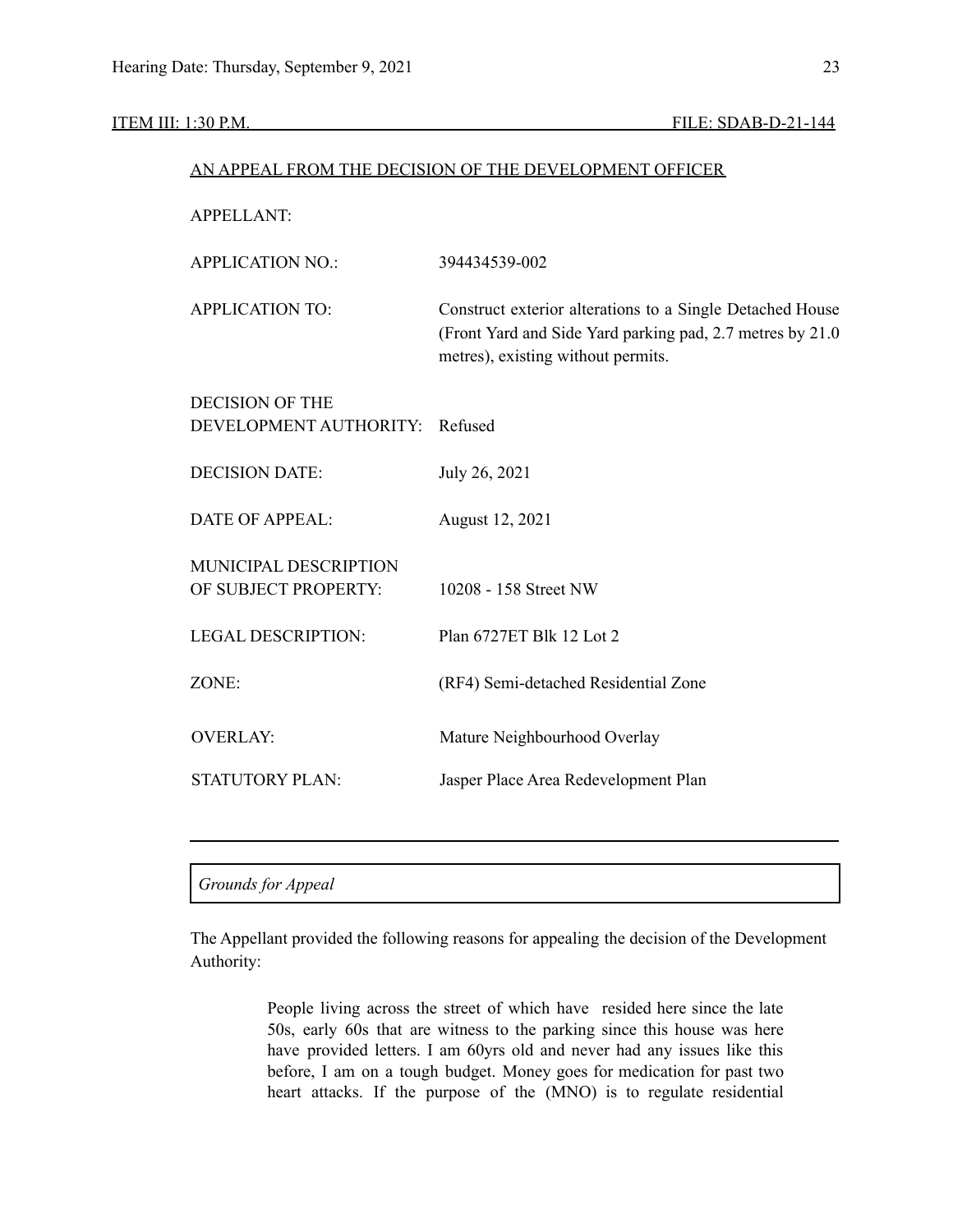development in Edmontons mature residential neighbourhoods, while responding to the context of surrounding development, and maintaining the pedestrian-oriented design of the streetscape, please also consider the following hardship: Contrary to the intention to help make Jasper Place more livable for existing residents.Reg 17 of the MNO creates hardship for many existing residents such as the tree in the back is as high as a 3-story apartment or higher and about 45 years old or older and the branches are about at least 20 feet wider. That means that the root system would be over twice to 3 times that width. Trying to drive the vehicle or anything else over the roots would possibly rip out lines and blow out tires. In addition, with the Jasper Place Area Redevelopment Plan in effect, Policy BY1.1 of the Area Redevelopment Plan states: "When considering discretionary development, the Development Officer shall ensure: 1. Parking access is from the laneway."??This is ambiguous as it does not conform to the ARP that is in effect. My home was built with electrical outlets on the side of the house which has allowed me to plug in my block heater. I have been parking at the side of my house since March of 1996 and have letters from neighbours who attest to that fact, Others before me, for over 62 years, here since 1949 before it became the City of Edmonton. With the above policy in effect, I will no longer be able to enjoy this amenity.Within the last 2 to 5 years there have been some homes built with garages in the front of their houses that come off the front street. As new driveways put down asphalt and concrete pads.There has been parking along the side of my house since before most of these houses have been built, they all have back alleys, all the same sidewalks as my house this policy would then also impact the accessibility to all the other residents and I have only included less then a 1/3 of Exhibit A.

| $10321 - 159$ st | 15911-106a ave   | 15915-106a ave   |
|------------------|------------------|------------------|
| 10311-159 st     | 15946-106a ave   | $10233 - 158$ st |
| 10315-159st      | 15912-106a ave   | 10316-106a ave   |
| 15956-106a ave   | $10225 - 157$ st |                  |

This first set of addresses are with concrete pads out front of the property. All of these places have back alleys like my place.

| 10225-157st | $10212 - 159$ st | $10322 - 157$ st |
|-------------|------------------|------------------|
| 10314-167st | 10248-159st      | $10322 - 157$ st |
| 10213-157st | 10314-160st      |                  |

This set of addresses have garages built in the front. They have back alleys. There has been parking along the side of my place long before these places were built.

| 15931-106A ave 10125-159st |              | 10446-106 st | 10532-162st |
|----------------------------|--------------|--------------|-------------|
| 10336-158 st               | 10456-158st  | 10213-162 st | 10311-159st |
| 10325-159st                | 10225-157st  | 10411-157st  | 10241-162st |
| 10225-157st                | 10318-159st  | 10242-158st  | 10342-158st |
| 10456-161st                | 15916-106ave | 10451-157st  | 10456-157st |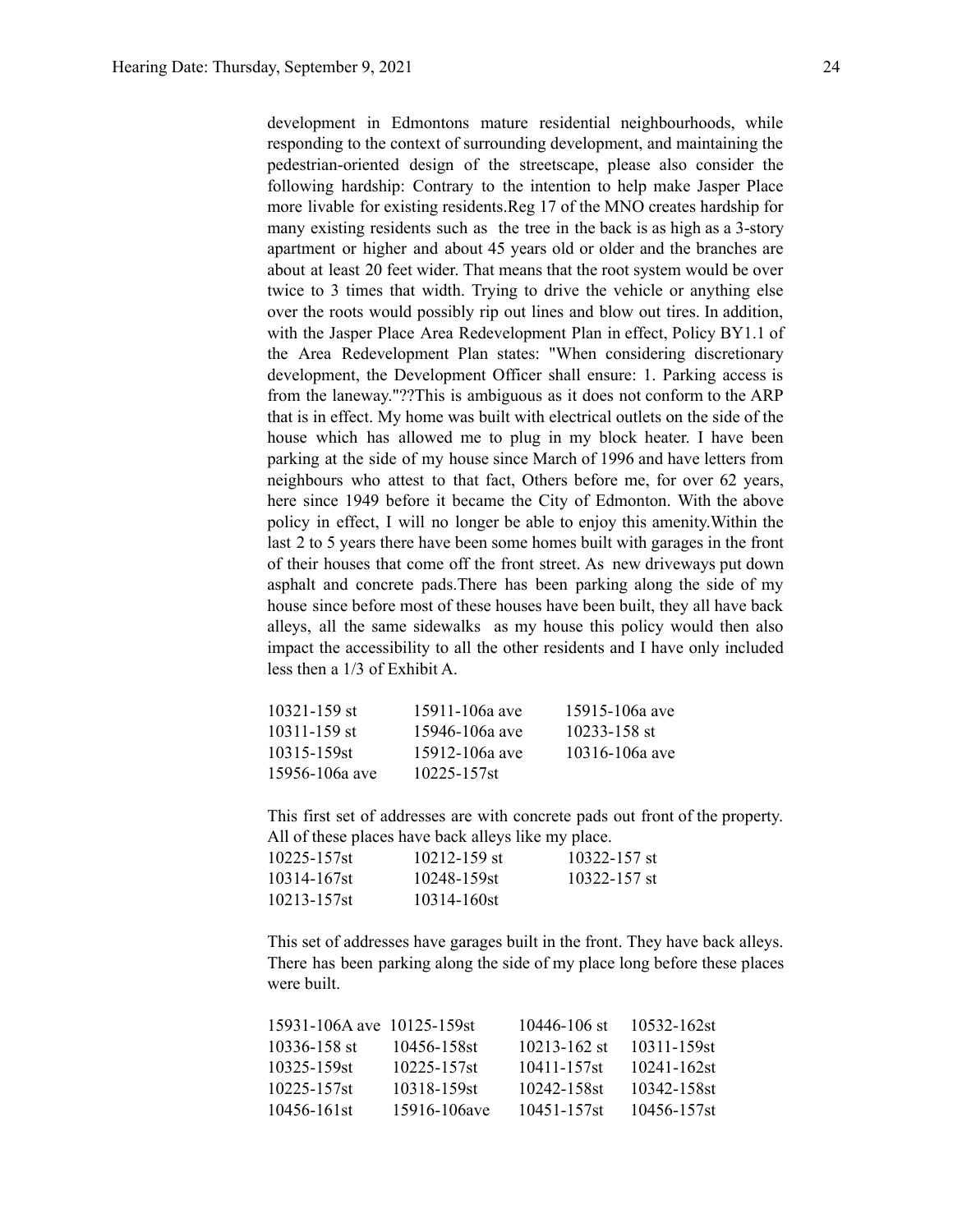| 10465-157st               | 10505-157st                  | 10521-157st                  | 10525-157st |
|---------------------------|------------------------------|------------------------------|-------------|
| 10206-157st               | 10461-158st                  | 10455-158st                  | 10462-158st |
|                           | 15974-106a ave 15976-106aAve | - 15975-106aave 15957106aave |             |
| 15936106A ave 10232-158st |                              | 15926-106aave                |             |

All these have back allies with no garages they all park along the side of their house just like I do. The single difference is very few were bult in the 50s some were built in the 60s as well as the 70s and 80s but so many of them have been built after 90s and as new as 2018 and newer Almost all of the addresses of the properties have been built after mine except for maybe 3 or 4 . All the sidewalks are same as mine, and the driveway some gravel some dirt, and some concrete or asphalt.

#### *General Matters*

#### **Appeal Information:**

The *Municipal Government Act*, RSA 2000, c M-26 states the following:

#### **Grounds for Appeal**

**685(1)** If a development authority

- (a) fails or refuses to issue a development permit to a person,
- (b) issues a development permit subject to conditions, or
- (c) issues an order under section 645,

the person applying for the permit or affected by the order under section 645 may appeal to the subdivision and development appeal board.

...

**(2)** In addition to an applicant under subsection (1), any person affected by an order, decision or development permit made or issued by a development authority may appeal the decision in accordance with subsection  $(2.1)$ .

#### **Appeals**

**686(1)** A development appeal to a subdivision and development appeal board is commenced by filing a notice of the appeal, containing reasons, with the board,

(a) in the case of an appeal made by a person referred to in section 685(1)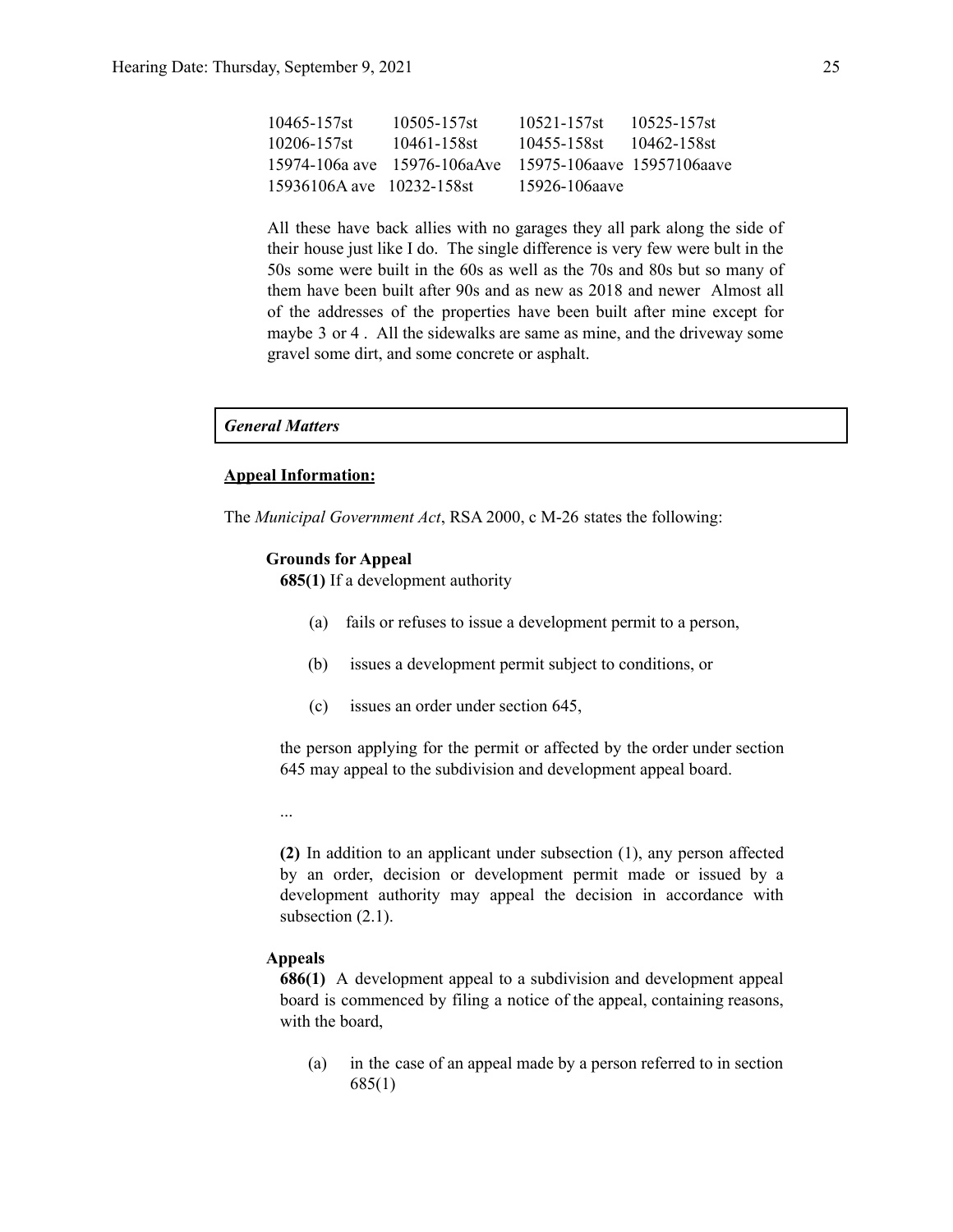- (i) with respect to an application for a development permit,
	- (A) within 21 days after the date on which the written decision is given under section 642, or
	- (B) if no decision is made with respect to the application within the 40-day period, or within any extension of that period under section 684, within 21 days after the date the period or extension expires,

or

- (ii) with respect to an order under section 645, within 21 days after the date on which the order is made, or
- (b) in the case of an appeal made by a person referred to in section 685(2), within 21 days after the date on which the notice of the issuance of the permit was given in accordance with the land use bylaw.

#### **Hearing and Decision**

**687(3)** In determining an appeal, the board hearing the appeal referred to in subsection (1)

…

- (a.1) must comply with the land use policies;
- (a.2) subject to section 638, must comply with any applicable statutory plans;
- (a.3) subject to clause (a.4) and (d), must comply with any land use bylaw in effect;
- (a.4) must comply with the applicable requirements of the regulations under the *Gaming, Liquor and Cannabis Act* respecting the location of premises described in a cannabis licence and distances between those premises and other premises;
	- …
	- (c) may confirm, revoke or vary the order, decision or development permit or any condition attached to any of them or make or substitute an order, decision or permit of its own;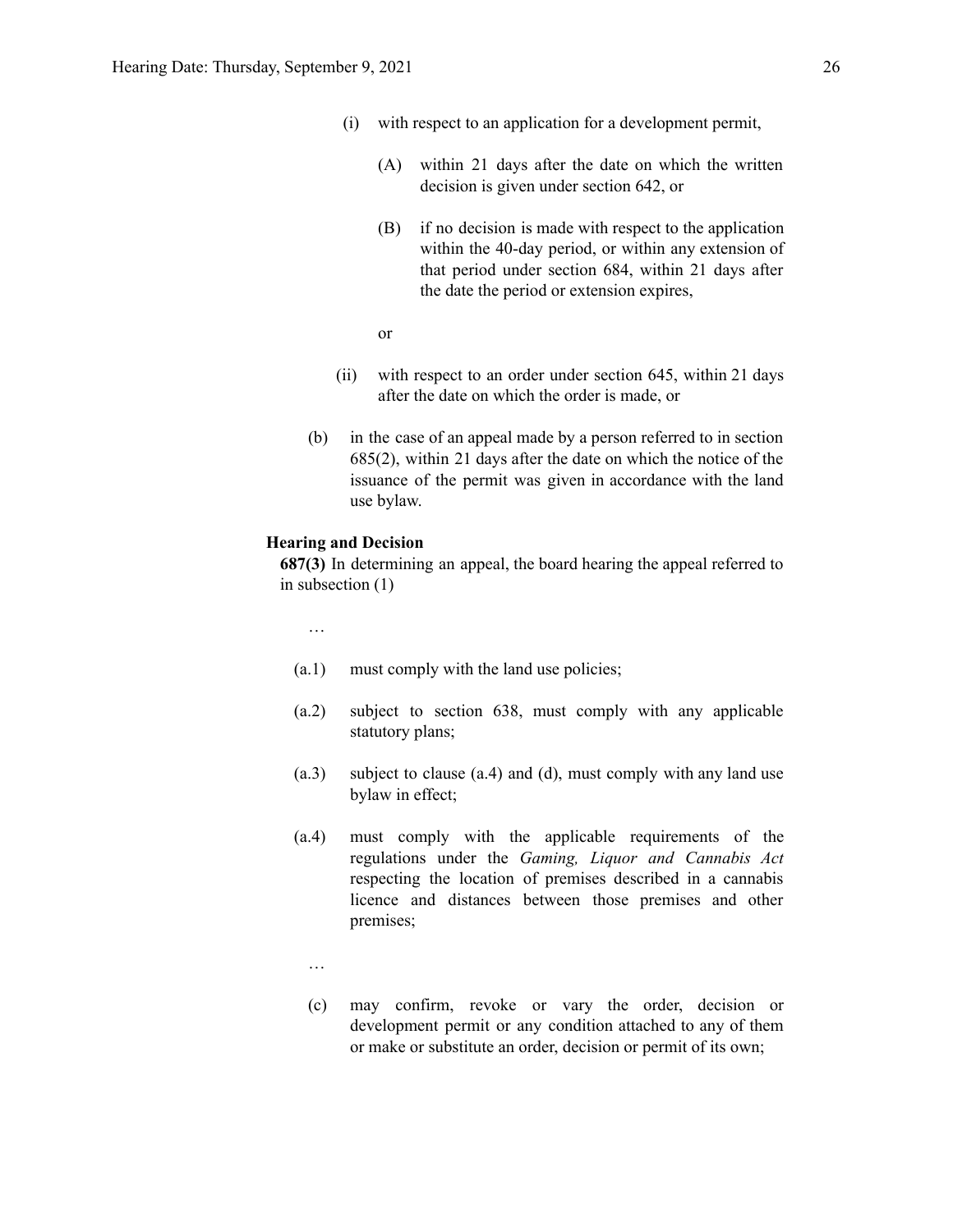- (d) may make an order or decision or issue or confirm the issue of a development permit even though the proposed development does not comply with the land use bylaw if, in its opinion,
	- (i) the proposed development would not
		- (A) unduly interfere with the amenities of the neighbourhood, or
		- (B) materially interfere with or affect the use, enjoyment or value of neighbouring parcels of land,

and

(ii) the proposed development conforms with the use prescribed for that land or building in the land use bylaw.

#### **General Provisions from the** *Edmonton Zoning Bylaw:*

Under section 150.2(7), **Single Detached Housing** is a **Permitted Use** in the **(RF4) Semi-detached Residential Zone**.

Under section 6.1, **Accessory** means "when used to describe a Use or building, a Use or building naturally or normally incidental, subordinate, and devoted to the principal Use or building, and located on the same lot or Site."

Under section 6.1, **Driveway** means "an area that provides access for vehicles from a public or private roadway to a Garage or Parking Area and does not include a Walkway."

Under section 6.1, **Front Setback** means:

the distance that a development or a specified portion of it, must be set back from a Front Lot Line. A Front Setback is not a Front Yard, Amenity Space or Separation Space.

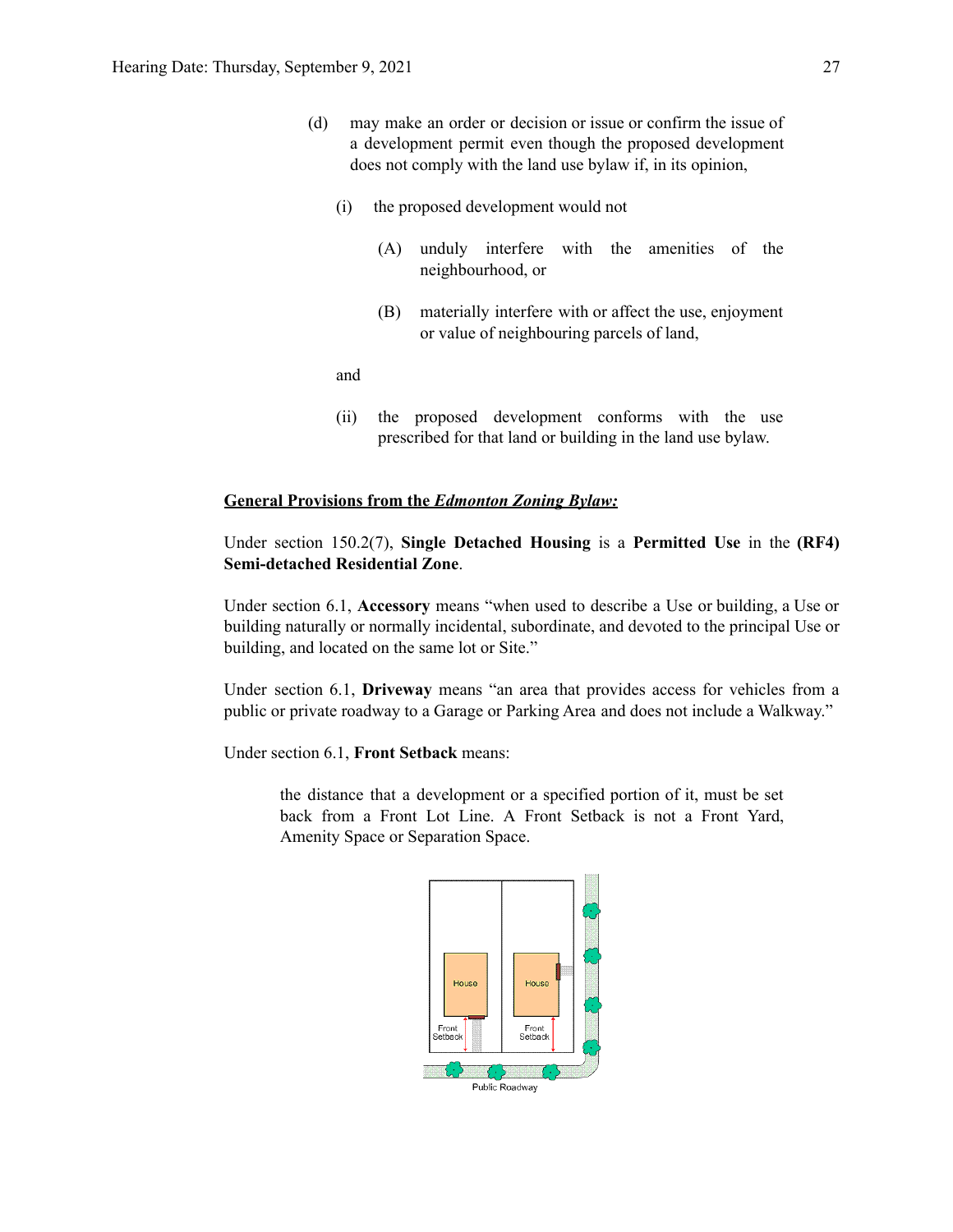Under section 6.1, **Parking Area** means "an area that is used for the parking of vehicles. A Parking Area is comprised of one or more parking spaces, and includes a parking pad, but does not include a Driveway."

Under section 6.1, **Walkway** means "a path for pedestrian circulation that cannot be used for vehicular parking."

Section 150.1 states that the **General Purpose** of the **(RF4) Semi-detached Residential Zone** is "to provide a zone primarily for Semi-detached Housing and Duplex Housing."

Section 814.1 states that the **General Purpose** of the **Mature Neighbourhood Overlay** is:

to regulate residential development in Edmonton's mature residential neighbourhoods, while responding to the context of surrounding development, maintaining the pedestrian-oriented design of the streetscape, and to provide an opportunity for consultation by gathering input from affected parties on the impact of a proposed variance to the Overlay regulations.

#### *Driveway Access*

Section 814.3(17) states "Where the Site Abuts a Lane, vehicular access shall be from the Lane and no existing vehicular access from a public roadway other than a Lane shall be permitted to continue."

#### **Development Officers Determination**

**Vehicular Access - Where the Site Abuts a Lane, vehicular access shall be from the Lane (Section 814.3.17). Proposed: The vehicular access is located off of 158 Street NW (front).**

[unedited]

*Vehicle Parking Design for Low-density Residential*

Section 54.3(4) states:

Except as otherwise provided for in this Bylaw, Vehicle Parking spaces, not including Driveways, shall be located in accordance with the following: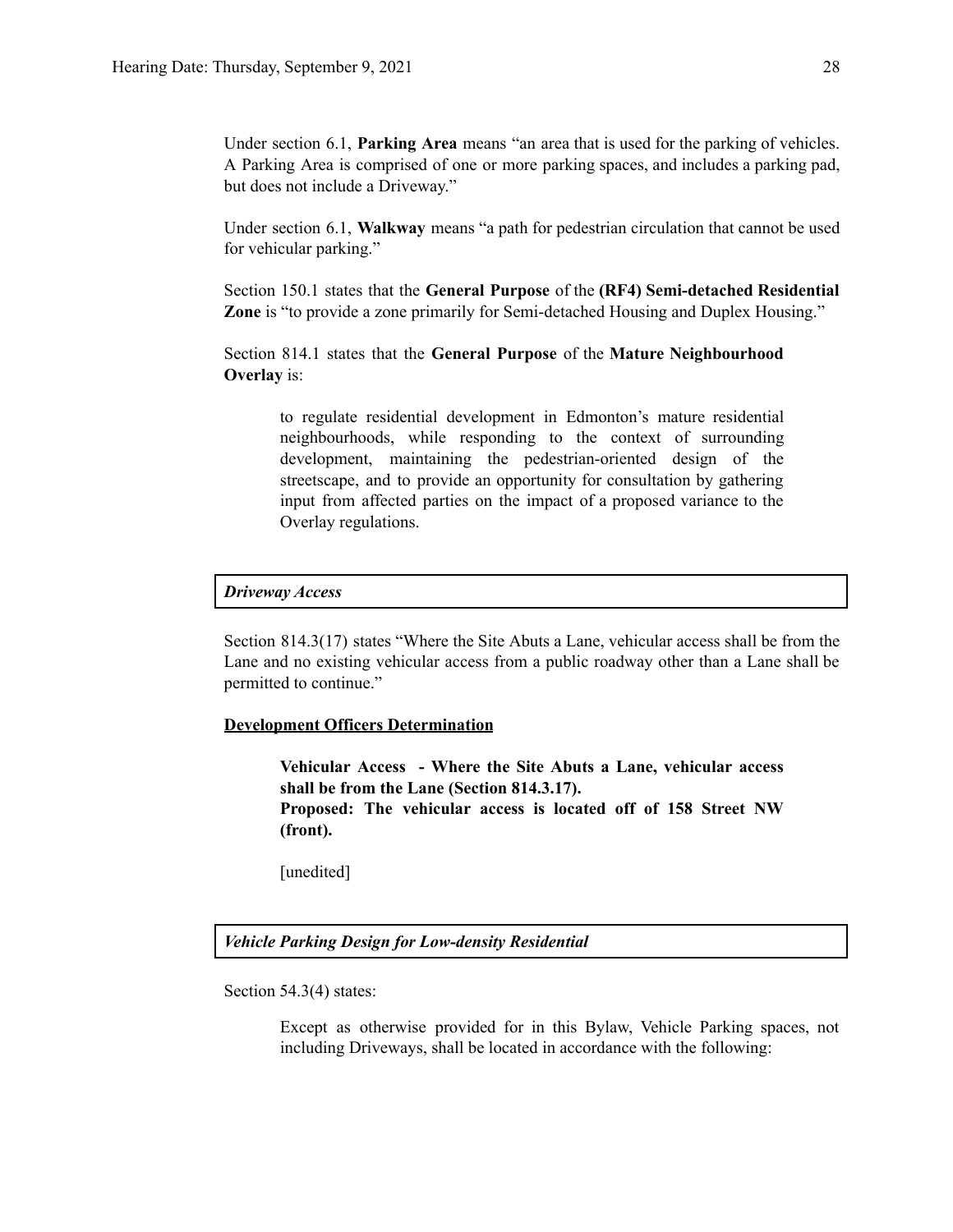a. Vehicle Parking spaces shall not be located within a Front Yard, other than those located on a Driveway.

#### **Development Officer's Determination**

**Parking - Parking spaces shall not be located within a Front Yard in a Residential Zone. (Section 54.2.2.e.i) Proposed: The parking pad creates parking spaces in the Front Yard in a Residential Zone.**

[unedited]

#### *Community Consultation*

Section 814.5(1) states the following with respect to Proposed Variances:

When the Development Officer receives a Development Permit Application for a new principal building, or a new Garden Suite that does not comply with any regulation contained within this Overlay, or receives a Development Permit for alterations to an existing structure that require a variance to Section 814.3(1), 814.3(3), 814.3(5) and 814.3(9) of this Overlay:

- a. the Development Officer shall send notice, to the recipient parties specified in Table 814.5(2), to outline any requested variances to the Overlay and solicit comments directly related to the proposed variance;
- b. the Development Officer shall not render a decision on the Development Permit application until 21 days after notice has been sent, unless the Development Officer receives feedback from the specified affected parties in accordance with Table 814.5(2); and
- c. the Development Officer shall consider any comments directly related to the proposed variance when determining whether to approve the Development Permit Application in accordance with Sections 11.3 and 11.4.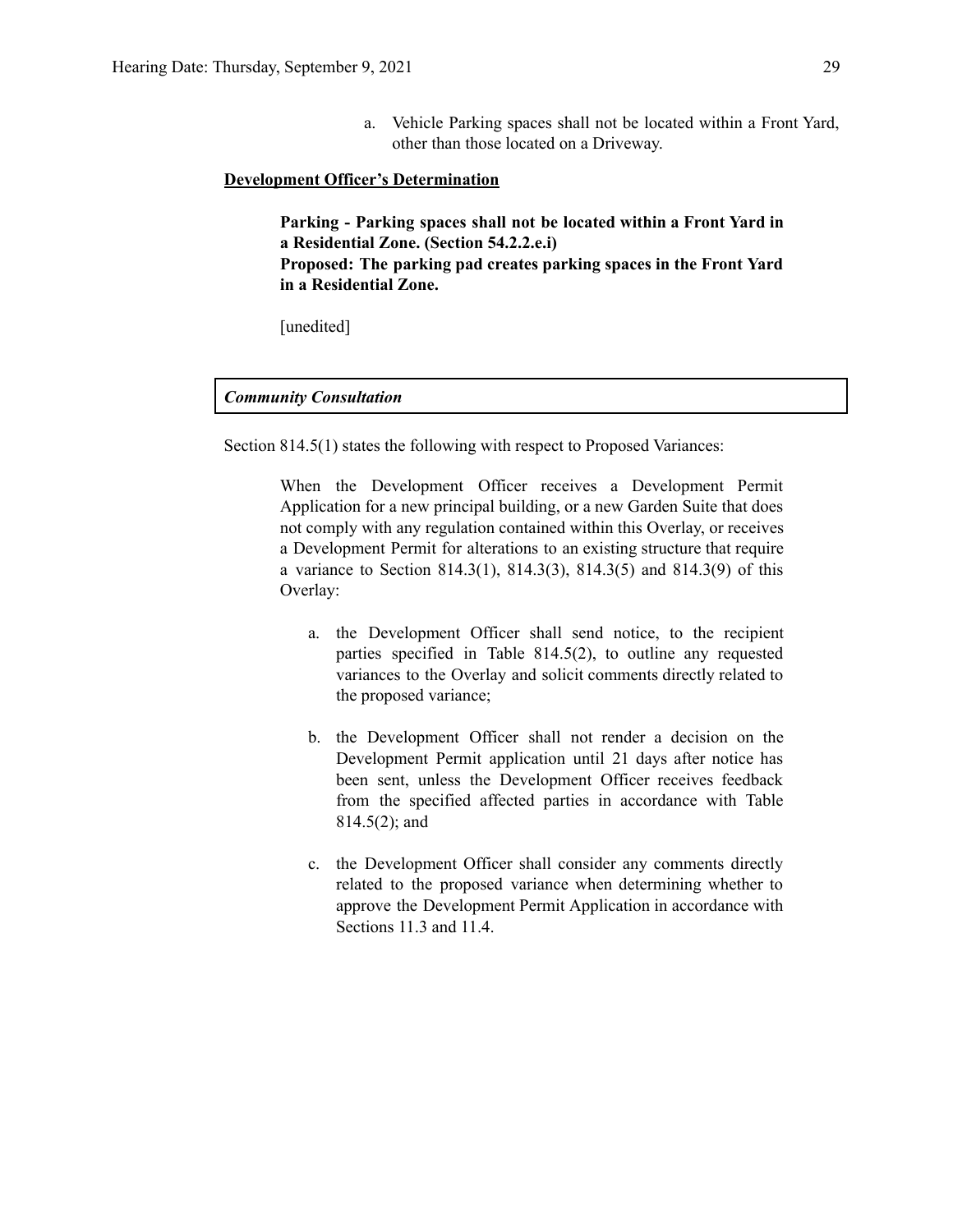Section 814.5(2) states:

| Tier#  | <b>Recipient Parties</b>                                                                                                                                                                   | <b>Affected Parties</b>                                                                                                                                                                                                                           | <b>Regulation of</b><br>this Overlay<br>to be Varied |
|--------|--------------------------------------------------------------------------------------------------------------------------------------------------------------------------------------------|---------------------------------------------------------------------------------------------------------------------------------------------------------------------------------------------------------------------------------------------------|------------------------------------------------------|
| Tier 1 | and assessed owners of the land wholly<br>the land wholly or<br>partially located within a<br>Site of the proposed<br>development and the President of<br>President of<br>Community League | The municipal address The assessed owners of<br><sub>or</sub><br>partially located within a<br>distance of 60.0 m of the<br>distance of $60.0$ m of the $\vert$ Site of the proposed<br>development and<br>the<br>each<br>each   Community League | $814.3(17)$ -<br>Driveway<br>Access                  |

# Notice to Applicant/Appellant

 $\mathcal{L}_\text{max} = \frac{1}{2} \sum_{i=1}^n \mathcal{L}_\text{max} = \frac{1}{2} \sum_{i=1}^n \mathcal{L}_\text{max} = \frac{1}{2} \sum_{i=1}^n \mathcal{L}_\text{max} = \frac{1}{2} \sum_{i=1}^n \mathcal{L}_\text{max} = \frac{1}{2} \sum_{i=1}^n \mathcal{L}_\text{max} = \frac{1}{2} \sum_{i=1}^n \mathcal{L}_\text{max} = \frac{1}{2} \sum_{i=1}^n \mathcal{L}_\text{max} = \frac{1}{2} \sum_{i=$ 

Provincial legislation requires that the Subdivision and Development Appeal Board issue its official decision in writing within fifteen days of the conclusion of the hearing.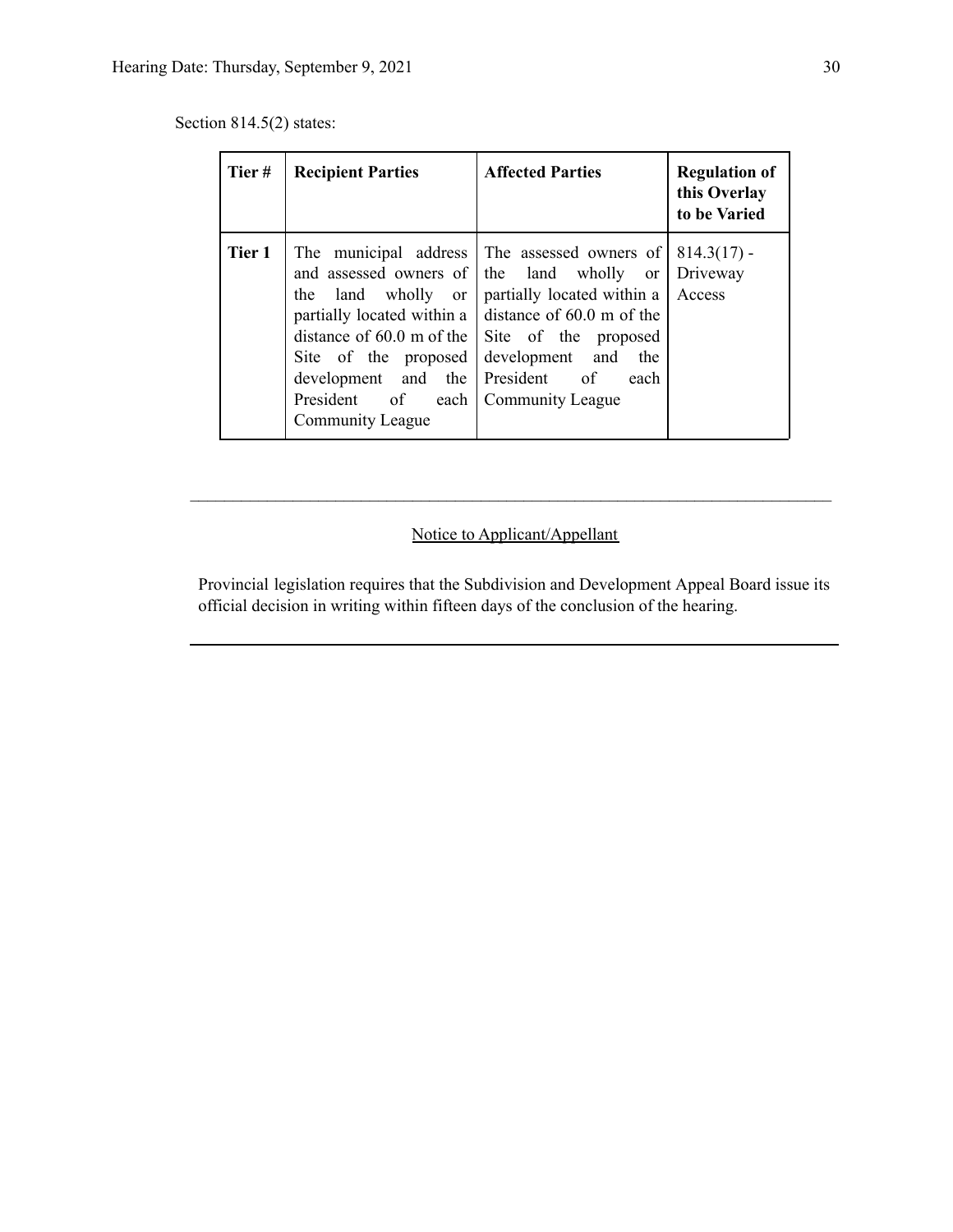| <b>Edmonton</b>                                                                                                                                                                                                                                                                                                                                                                                                                                                                                                                                                                                                                                                                                                                                                                                                                                                             |                               | <b>Application for</b>         | <b>Driveway Extension Permit</b>                                   | Project Number: 394434539-002<br>Application Date:<br>MAY 04, 2021<br>Printed:<br>July 26, 2021 at 11:57 AM<br>$1$ of $1$<br>Page:  |
|-----------------------------------------------------------------------------------------------------------------------------------------------------------------------------------------------------------------------------------------------------------------------------------------------------------------------------------------------------------------------------------------------------------------------------------------------------------------------------------------------------------------------------------------------------------------------------------------------------------------------------------------------------------------------------------------------------------------------------------------------------------------------------------------------------------------------------------------------------------------------------|-------------------------------|--------------------------------|--------------------------------------------------------------------|-------------------------------------------------------------------------------------------------------------------------------------|
| This document is a Development Permit Decision for the development application described below.                                                                                                                                                                                                                                                                                                                                                                                                                                                                                                                                                                                                                                                                                                                                                                             |                               |                                |                                                                    |                                                                                                                                     |
| Applicant                                                                                                                                                                                                                                                                                                                                                                                                                                                                                                                                                                                                                                                                                                                                                                                                                                                                   |                               |                                |                                                                    | Property Address(es) and Legal Description(s)                                                                                       |
|                                                                                                                                                                                                                                                                                                                                                                                                                                                                                                                                                                                                                                                                                                                                                                                                                                                                             | 10208 - 158 STREET NW         |                                |                                                                    |                                                                                                                                     |
|                                                                                                                                                                                                                                                                                                                                                                                                                                                                                                                                                                                                                                                                                                                                                                                                                                                                             |                               |                                | Plan 6727ET Blk 12 Lot 2                                           |                                                                                                                                     |
|                                                                                                                                                                                                                                                                                                                                                                                                                                                                                                                                                                                                                                                                                                                                                                                                                                                                             |                               |                                | <b>Location(s)</b> of Work                                         |                                                                                                                                     |
|                                                                                                                                                                                                                                                                                                                                                                                                                                                                                                                                                                                                                                                                                                                                                                                                                                                                             |                               |                                | Entryway: 10208 - 158 STREET NW<br>Building: 10208 - 158 STREET NW |                                                                                                                                     |
|                                                                                                                                                                                                                                                                                                                                                                                                                                                                                                                                                                                                                                                                                                                                                                                                                                                                             |                               |                                |                                                                    |                                                                                                                                     |
| <b>Scope of Application</b><br>permits.                                                                                                                                                                                                                                                                                                                                                                                                                                                                                                                                                                                                                                                                                                                                                                                                                                     |                               |                                |                                                                    | To construct exterior alterations to a Single Detached House (Front Yard and Side Yard parking pad, 2.7m x 21.0m), existing without |
| <b>Permit Details</b>                                                                                                                                                                                                                                                                                                                                                                                                                                                                                                                                                                                                                                                                                                                                                                                                                                                       |                               |                                |                                                                    |                                                                                                                                     |
| <b>Class Of Permit: Class B</b>                                                                                                                                                                                                                                                                                                                                                                                                                                                                                                                                                                                                                                                                                                                                                                                                                                             |                               |                                | Site Area (sq. m.): 696.72                                         |                                                                                                                                     |
| Stat. Plan Overlay/Annex Area: Mature Neighbourhood<br>Overlay                                                                                                                                                                                                                                                                                                                                                                                                                                                                                                                                                                                                                                                                                                                                                                                                              |                               |                                |                                                                    |                                                                                                                                     |
| <b>Issue Date: Jul 26, 2021</b><br><b>Development Authority: FLYNN, CATHAL</b><br><b>Reason for Refusal</b><br>Vehicular Access - Where the Site Abuts a Lane, vehicular access shall be from the Lane (Section 814.3.17).<br>Proposed: The vehicular access is located off of 158 Street NW (front).<br>Parking - Parking spaces shall not be located within a Front Yard in a Residential Zone. (Section 54.2.2.e.i)<br>Proposed: The parking pad creates parking spaces in the Front Yard in a Residential Zone.<br><b>Rights of Appeal</b><br>The Applicant has the right of appeal to the Subdivision and Development Appeal Board (SDAB) within 21 days after the date on<br>which the decision is made as outlined in Chapter M-26.<br>Section 683 through 689 of the Municipal Government Act.<br><b>Building Permit Decision</b><br>No decision has yet been made. |                               |                                |                                                                    |                                                                                                                                     |
| Fees                                                                                                                                                                                                                                                                                                                                                                                                                                                                                                                                                                                                                                                                                                                                                                                                                                                                        |                               |                                |                                                                    |                                                                                                                                     |
| Development Application Fee                                                                                                                                                                                                                                                                                                                                                                                                                                                                                                                                                                                                                                                                                                                                                                                                                                                 | <b>Fee Amount</b><br>\$176.00 | <b>Amount Paid</b><br>\$176.00 | Receipt#<br>094828004383001                                        | <b>Date Paid</b><br>May 04, 2021                                                                                                    |
| <b>Total GST Amount:</b>                                                                                                                                                                                                                                                                                                                                                                                                                                                                                                                                                                                                                                                                                                                                                                                                                                                    | \$0.00                        |                                |                                                                    |                                                                                                                                     |
| Totals for Permit:                                                                                                                                                                                                                                                                                                                                                                                                                                                                                                                                                                                                                                                                                                                                                                                                                                                          | \$176.00                      | \$176.00                       |                                                                    |                                                                                                                                     |
|                                                                                                                                                                                                                                                                                                                                                                                                                                                                                                                                                                                                                                                                                                                                                                                                                                                                             |                               |                                |                                                                    |                                                                                                                                     |
|                                                                                                                                                                                                                                                                                                                                                                                                                                                                                                                                                                                                                                                                                                                                                                                                                                                                             |                               | THIS IS NOT A PERMIT           |                                                                    |                                                                                                                                     |